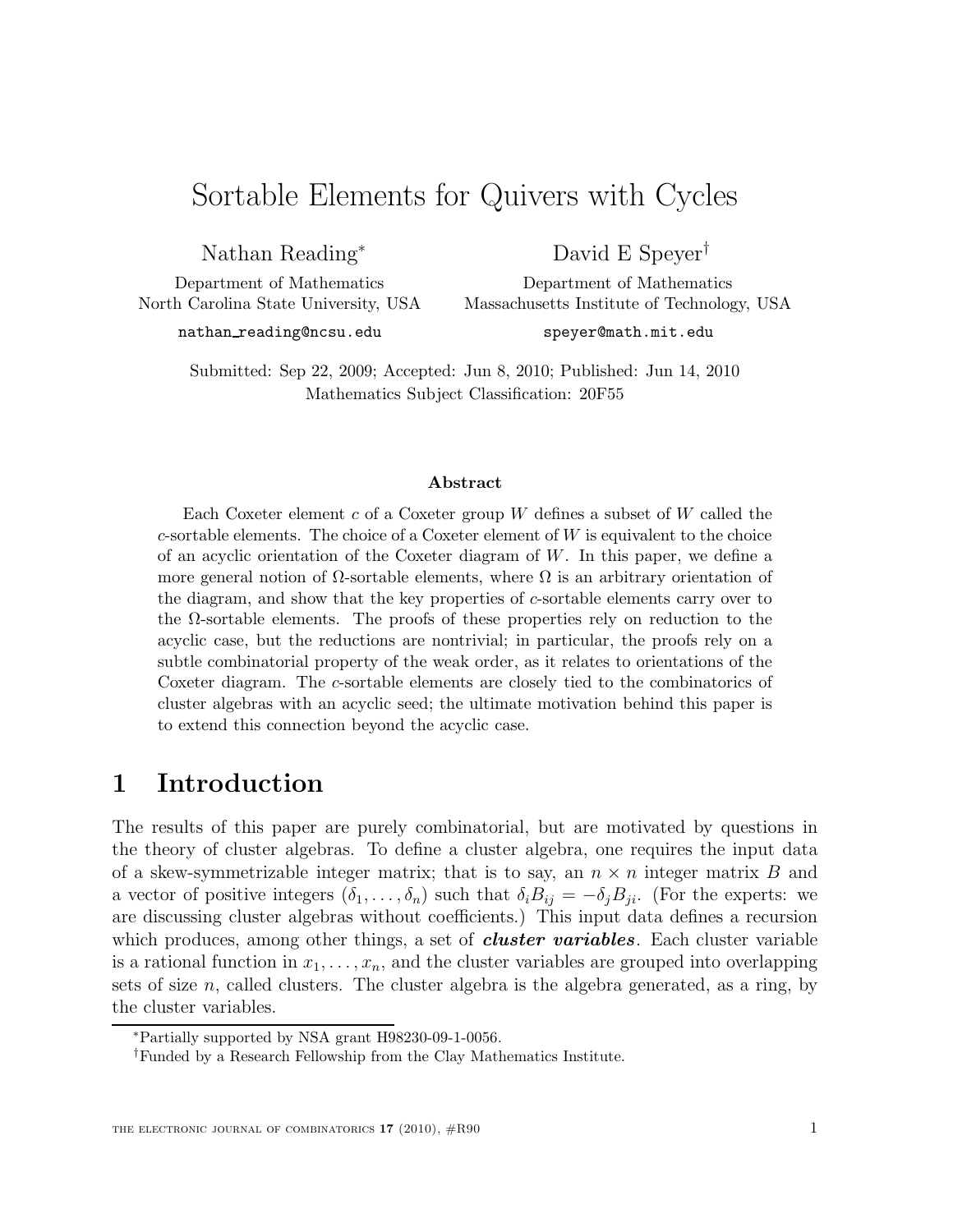Experience has shown<sup>1</sup> that the properties of the cluster algebra are closely related to the properties of the corresponding Kac-Moody root system, coming from the generalized Cartan matrix A defined by  $A_{ii} = 2$  and  $A_{ij} = -|B_{ij}|$  for  $i \neq j$ . Let W stand for the Weyl group of the Kac-Moody algebra. From the Cartan matrix, one can read off the  $\emph{Coxeter}$ diagram of W. This is the graph  $\Gamma$  whose vertices are labeled by  $\{1, 2, \ldots, n\}$  and where there is an edge connecting i to j if and only if  $A_{ij} \neq 0$ . To encode the structure of B, it is natural to orient Γ, directing  $i \leftarrow j$  if  $B_{ij} > 0$ . This orientation of Γ is denoted by Ω.

This paper continues a project [15, 18, 19] of attempting to understand the structure of cluster algebras by looking solely at the combinatorial data  $(W, \Gamma, \Omega)$ . In the previous papers, it was necessary to assume that  $\Omega$  was acyclic. This assumption is no restriction when  $\Gamma$  is a tree—in particular, whenever W is finite. In general, however, many of the most interesting and least tractable cluster algebras correspond to orientations with cycles. Methods based on quiver theory, which have proved so powerful in the investigation of cluster algebras, were originally also inapplicable in the case of cycles; recent work of Derksen, Weyman and Zelevinsky [6] has partially improved this situation.

The aim of this note is to extend the combinatorial results of [19] to the case of an orientation with cycles. This paper does not treat cluster algebras at all, but proves combinatorial results which will be applied to cluster algebras in a future paper. The results can be understood independently of cluster algebras and of the previous papers. The arguments are valid not only for the Coxeter groups that arise from cluster algebras, but for Coxeter groups in full generality. In this sense, the title of the paper is narrower than the subject matter, but we have chosen the narrow title as a briefer alternative to a title such as "Sortable elements for non-acyclic orientations of the Coxeter diagram."

Let S be the set of simple generators of W, i.e. the vertex set of Γ. If  $\Omega$  is acyclic, then we can order the elements of S as  $s_1, s_2, \ldots, s_n$  so that, if there is an edge  $s_i \leftarrow s_j$ , then  $i <$ j. The product  $c(\Omega) = s_1 s_2 \cdots s_n$  is called a **Coxeter element** of W. Although  $\Omega$  may not uniquely determine the total order  $s_1, s_2, \ldots, s_n$ , the Coxeter element  $c(\Omega)$  depends only on  $Ω$ . Indeed, Coxeter elements of W are in bijection with acyclic orientations of Γ.

Given a Coxeter element c, every element  $w$  of  $W$  has a special reduced word called the c-sorting word of w. The c-sortable elements of [16, 17, 18, 19] are the elements of W whose c-sorting word has a certain special property. We review the definition in Section 3. Sortable elements provide a natural scaffolding on which to construct cluster algebras [18, 20]. The goal of this paper is to provide a definition of  $\Omega$ -sortable elements for arbitrary orientations which have the same elegant properties as in the acyclic case (always keeping in mind the underlying goals related to cluster algebras).

Say that a subset J of S is  $\Omega$ -acyclic if the induced subgraph of  $\Gamma$  with vertex set J is acyclic. If J is  $\Omega$ -acyclic, then the restriction  $\Omega|_J$  defines a Coxeter element  $c(\Omega, J)$  for the standard parabolic subgroup  $W_J$ . (Here  $W_J$  is the subgroup of W generated by J.) We define w to be  $\Omega$ -sortable if there is some  $\Omega$ -acylic set J such that w lies in  $W_J$  and w is  $c(\Omega, J)$ -sortable, when considered as an element of  $W_J$ . The definition appears artificial

<sup>1</sup>See [8], [18] for direct connections between cluster algebras and root systems; see [4] and [12], and the works cited therein, for connections between cluster algebras and quivers, and see, for example, [11] for the relationship between quivers and root systems.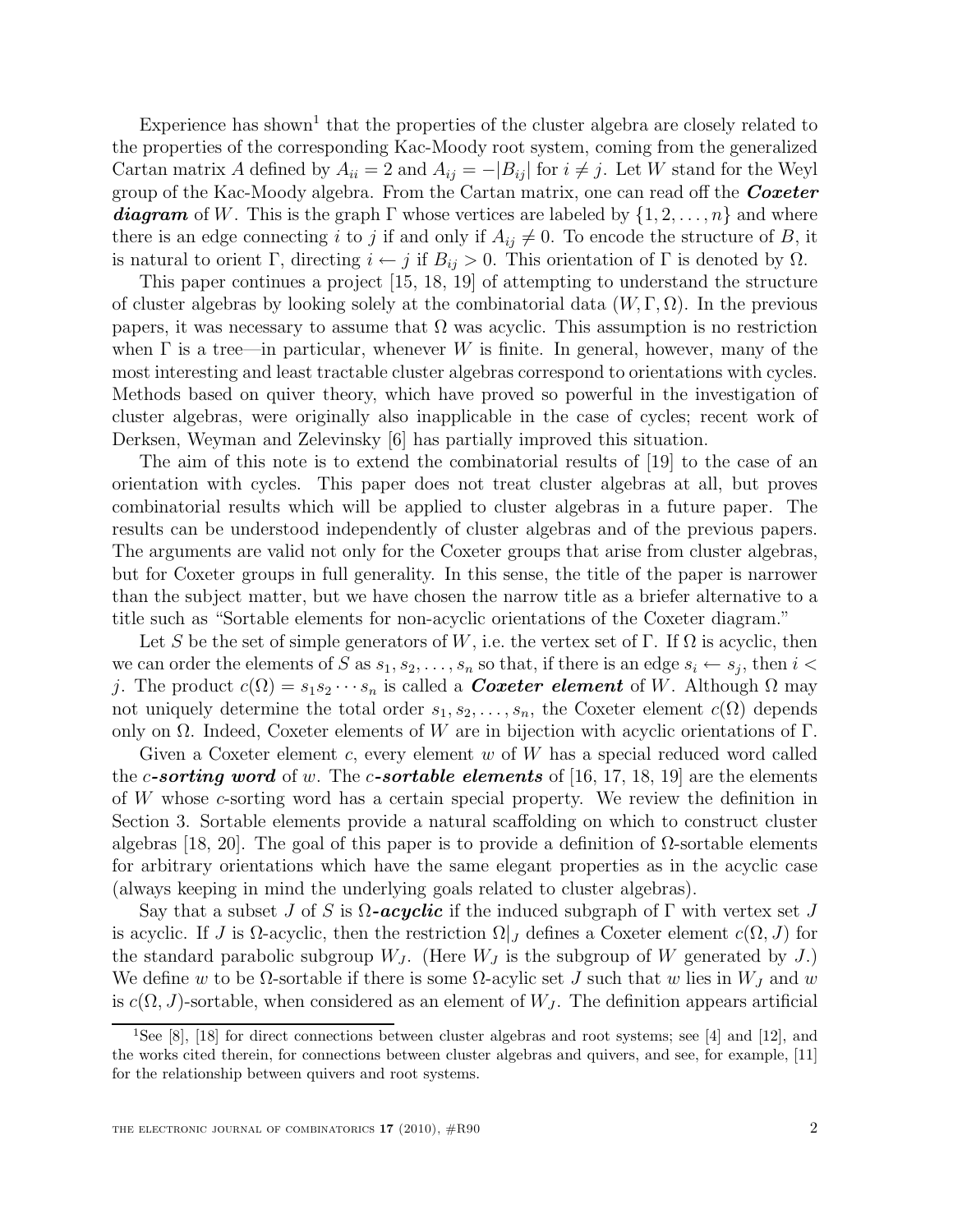at first, but in Section 3 we present an equivalent, more elegant definition of  $\Omega$ -sortability which avoids referencing the definition from the acyclic case.

When J is  $\Omega$ -acyclic, we will often regard  $\Omega|_J$  as a poset. Here the order relation, written  $\leq J$ , is the transitive closure of the relation with  $r >_J s$  if there is an edge  $r \to s$ .

We now summarize the properties of  $\Omega$ -sortable elements for general  $\Omega$ . All of these properties are generalizations of results on the acyclic case which were proved in [19]. As in the acyclic case, we start with a recursively defined downward projection map  $\pi_1^{\Omega} : W \to W$ . (The definition is given in Section 3.) We then prove the following property of  $\pi_1^{\Omega}$ .

**Proposition 1.1.** Let  $w \in W$ . Then  $\pi^{\Omega}_\downarrow(w)$  is the unique maximal (under weak order) Ω-sortable element weakly below w.

As immediate corollaries of Proposition 1.1, we have the following results.

**Theorem 1.2.** The map  $\pi$ <sup> $\Omega$ </sup> is order-preserving.

**Proposition 1.3.** The map  $\pi_\downarrow^{\Omega}$  is idempotent (i.e.  $\pi_\downarrow^{\Omega} \circ \pi_\downarrow^{\Omega} = \pi_\downarrow^{\Omega}$ ).

**Proposition 1.4.** Let  $w \in W$ . Then  $\pi_1^{\Omega}(w) \leq w$ , with equality if and only if w is  $\Omega$ -sortable.

We also establish the lattice-theoretic properties of  $\Omega$ -sortable elements and of the map  $\pi_\downarrow^\Omega$ .

**Theorem 1.5.** If A is a nonempty set of  $\Omega$ -sortable elements then  $\bigwedge A$  is  $\Omega$ -sortable. If A is a set of  $\Omega$ -sortable elements such that  $\bigvee A$  exists, then  $\bigvee A$  is  $\Omega$ -sortable.

**Theorem 1.6.** If A is a nonempty subset of W then  $\pi_\downarrow^{\Omega}(\bigwedge A) = \bigwedge \pi_\downarrow^{\Omega}A$ . If A is a subset of W such that  $\bigvee A$  exists, then  $\pi_{\downarrow}^{\Omega}(\bigvee A) = \bigvee \pi_{\downarrow}^{\Omega} A$ .

None of these results are trivial consequences of the definitions; the proofs are nontrivial reductions to the acyclic case. Our proofs rely on the following key combinatorial result.

**Proposition 1.7.** Let w be an element of W and  $\Omega$  an orientation of  $\Gamma$ . Then there is an  $\Omega$ -acyclic subset  $J(w, \Omega)$  of S which is maximal (under inclusion) among those  $\Omega$ -acyclic subsets J' of S having the property that  $w \geqslant c(\Omega, J')$ .

We prove Proposition 1.7 by establishing a stronger result, which we find interesting in its own right. Let  $L(w, \Omega)$  be the collection of subsets J of S such that J is  $\Omega$ -acyclic and  $c(\Omega, J) \leqslant w$ .

**Theorem 1.8.** For any orientation  $\Omega$  of  $\Gamma$  and any  $w \in W$ , the collection  $L(w, \Omega)$  is an antimatroid.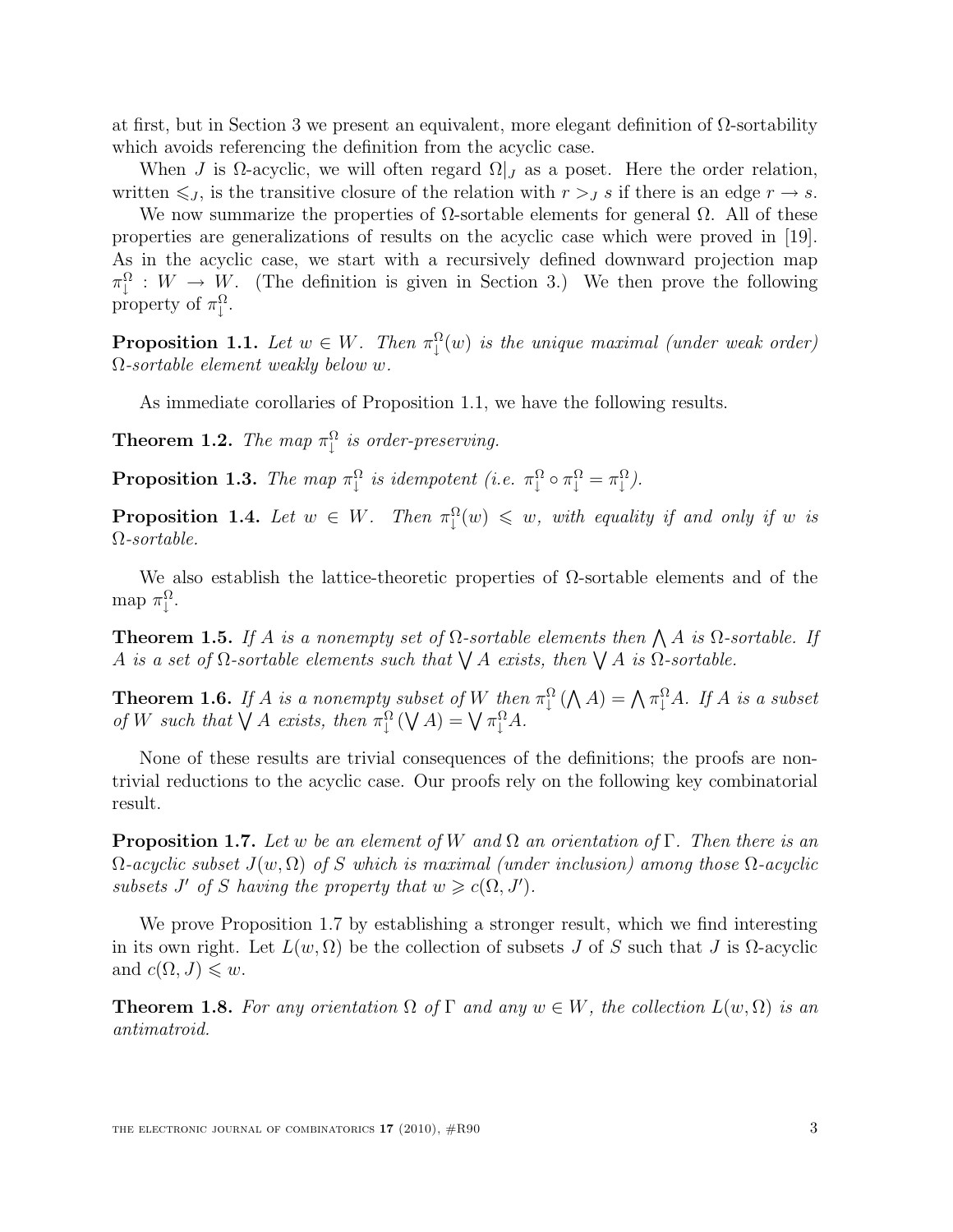We review the definition of antimatroid in Section 2. By a well-known result (Proposition 2.5) on antimatroids, Theorem 1.8 implies Proposition 1.7.

A key theorem of [19] is a very explicit geometric description of the fibers of  $\pi_{\downarrow}^{c}$  (the acyclic version of  $\pi_1^{\Omega}$ ). To each c-sortable element is associated a pointed simplicial cone Cone<sub>c</sub>(v), and it is shown [19, Theorem 6.3] that  $\pi_{\downarrow}^{c}(w) = v$  if and only if wD lies in Cone<sub>c</sub> $(v)$ , where D is the dominant chamber. The cones Cone<sub>c</sub> $(v)$  are defined explicitly by specifying their facet-defining hyperplanes. The geometry of the cones  $Cone<sub>c</sub>(v)$  is intimately related with the combinatorics of the associated cluster algebra. (This connection is made in depth in [20].) In this paper, we generalize this polyhedral description to the fibers of  $\pi_\downarrow^{\Omega}$ , when  $\Omega$  may have cycles. We will see that this polyhedral description, while not incompatible with the construction of cluster algebras, is nevertheless incomplete for the purposes of constructing cluster algebras.

We conclude this introduction by mentioning a negative result. In [19, Theorem 4.3] (cf. [16, Theorem 4.1]), c-sortable elements (and their c-sorting words) are characterized by a "pattern avoidance" condition given by a skew-symmetric bilinear form. Generalizing these pattern avoidance results has proved difficult. In particular, the verbatim generalization fails, as we show in Section 5.

The paper proceeds as follows. In Section 2, we establish additional terminology and definitions, prove Theorem 1.8, and explain how Theorem 1.8 implies Proposition 1.7. In Section 3, we give the definitions of c-sortability and  $\Omega$ -sortability, and prove Proposition 1.1 and Theorems 1.5 and 1.6. Section 4 presents the polyhedral description of the fibers of  $\pi_\downarrow^{\Omega}$ . In Section 5, we discuss the issues surrounding the characterization of Ω-sortable elements by pattern avoidance.

In writing this paper, we have had to make a number of arbitrary choices of sign convention. Our choices are completely consistent with our sign conventions from [19] and are as compatible as possible with the existing sign conventions in the cluster algebra and quiver representation literature. Our bijection between Coxeter elements and acyclic orientations of  $\Gamma$  is the standard one in the quiver literature, but is opposite to the convention of the first author in [16]. We summarize our choices in Table 1.

| For $i \neq j$ in [n], the following are equivalent:                                             |                                     |
|--------------------------------------------------------------------------------------------------|-------------------------------------|
| There is an edge of $\Gamma$ oriented                                                            | $s_i \leftarrow s_j$ .              |
| The B-matrix of the corresponding cluster algebra has $B_{ij} = -A_{ij} > 0$ .                   |                                     |
| If $J \subseteq [n]$ is $\Omega$ -acyclic and $i \neq j$ are in J, the following are equivalent: |                                     |
| There is an oriented path in $J$ of the form                                                     | $i \leftarrow \cdots \leftarrow j.$ |
| In the poset $\Omega _J$ , we have                                                               | $i <_{J} j.$                        |
| All reduced words for $c(\Omega, J)$ are of the form                                             | $\cdots s_i \cdots s_j \cdots$ .    |

Table 1: Sign Conventions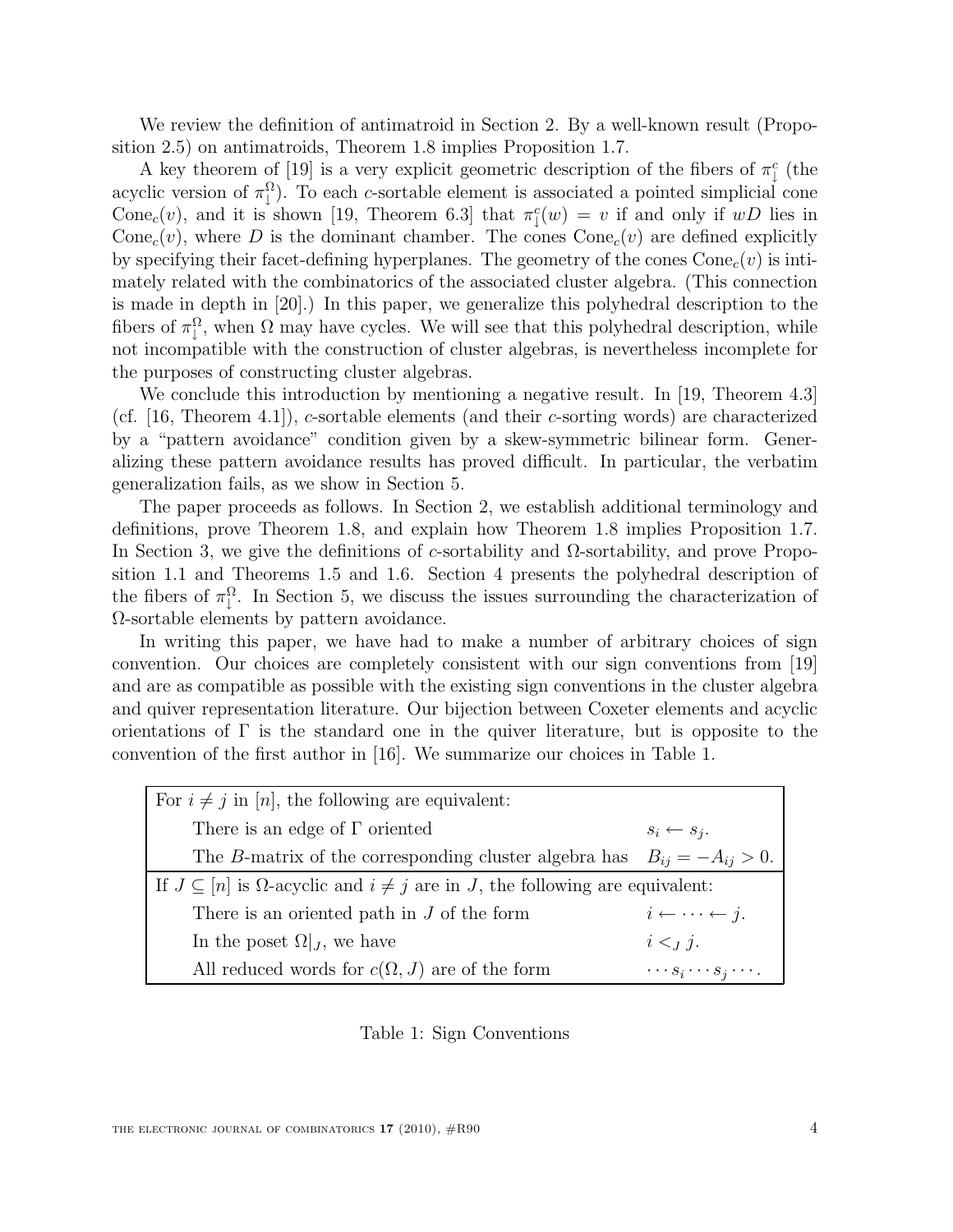### 2 Coxeter groups and antimatroids

We assume the definition of a Coxeter group  $W$  and the most basic combinatorial facts about Coxeter groups. Appropriate references are [2, 5, 9]. For a treatment that is very well aligned with the goals of this paper, see  $[19, \text{Section 2}]$ . The symbol  $S$  will represent the set of defining generators or *simple generators* of W. For each  $s, t \in S$ , let  $m(s, t)$ denote the integer (or  $\infty$ ) such that  $(st)^{m(s,t)} = e$ . The Coxeter diagram  $\Gamma$  of W was defined in Section 1. We note here that, for  $s, t \in S$ , there is an edge connecting s and t in  $\Gamma$  if and only if s and t fail to commute. (The usual edge labels on  $\Gamma$ , which were not described in Section 1, are not necessary in this paper.) For  $w \in W$ , the **length** of w, denoted  $\ell(w)$ , is the length of the shortest expression for w in the simple generators. An expression which achieves this minimal length is called **reduced**.

The *(right)* weak order on W sets  $u \leq w$  if and only if  $\ell(u) + \ell(u^{-1}w) = \ell(w)$ . Thus  $u \leq w$  if there exists a reduced word for w having, as a prefix, a reduced word for u. Conversely, if  $u \leqslant w$  then any given reduced word for u is a prefix of some reduced word for w. For any  $J \subseteq S$ , the standard parabolic subgroup  $W_J$  is a (lower) order ideal in the weak order on  $W$ . (This follows, for example, from the prefix characterization of weak order and  $[2, Corollary 1.4.8(ii)].$ 

We need another characterization of the weak order. We write  $T$  for the **reflections** of W. An *inversion* of  $w \in W$  is a reflection  $t \in T$  such that  $\ell(tw) < \ell(w)$ . Write  $inv(w)$  for the set of inversions of w. If  $a_1 \cdots a_k$  is a reduced word for w then

$$
inv(w) = \{a_1, a_1a_2a_2, \ldots, a_1a_2\cdots a_k\cdots a_2a_1\},\,
$$

and these k reflections are distinct. We will review a geometric characterization of inversions below. The weak order sets  $u \leq v$  if and only if  $inv(u) \subseteq inv(v)$ . As an easy consequence of this characterization of the weak order (see, for example, [19, Section 2.5]), we have the following lemma.

**Lemma 2.1.** Let  $s \in S$ . Then the map  $w \mapsto sw$  is an isomorphism from the weak order on  $\{w \in W : w \not\geq s\}$  to the weak order on  $\{w \in W : w \geq s\}.$ 

The weak order is a meet semilattice, meaning that any nonempty set  $A \subseteq W$  has a meet. Furthermore, if a set  $A$  has an upper bound in the weak order, then it has a join.

Given  $w \in W$  and  $J \subseteq S$ , there is a map  $w \mapsto w_J$  from W to  $W_J$ , defined by the property that  $inv(w_J) = inv(w) \cap W_J$ . (See, for example [19, Section 2.4].) For  $A \subseteq W$ and  $J \subseteq S$ , let  $A_J = \{w_J : w \in A\}$ . The following is a result of Jedlička [10].

**Proposition 2.2.** For any  $J \subseteq S$  and any subset A of W, if A is nonempty then  $\bigwedge (A_J)$  =  $(\bigwedge A)_J$  and, if  $\bigvee A$  exists, then  $\bigvee (A_J)$  exists and equals  $(\bigvee A)_J$ .

As an immediate corollary:

**Proposition 2.3.** The map  $w \mapsto w_J$  is order-preserving.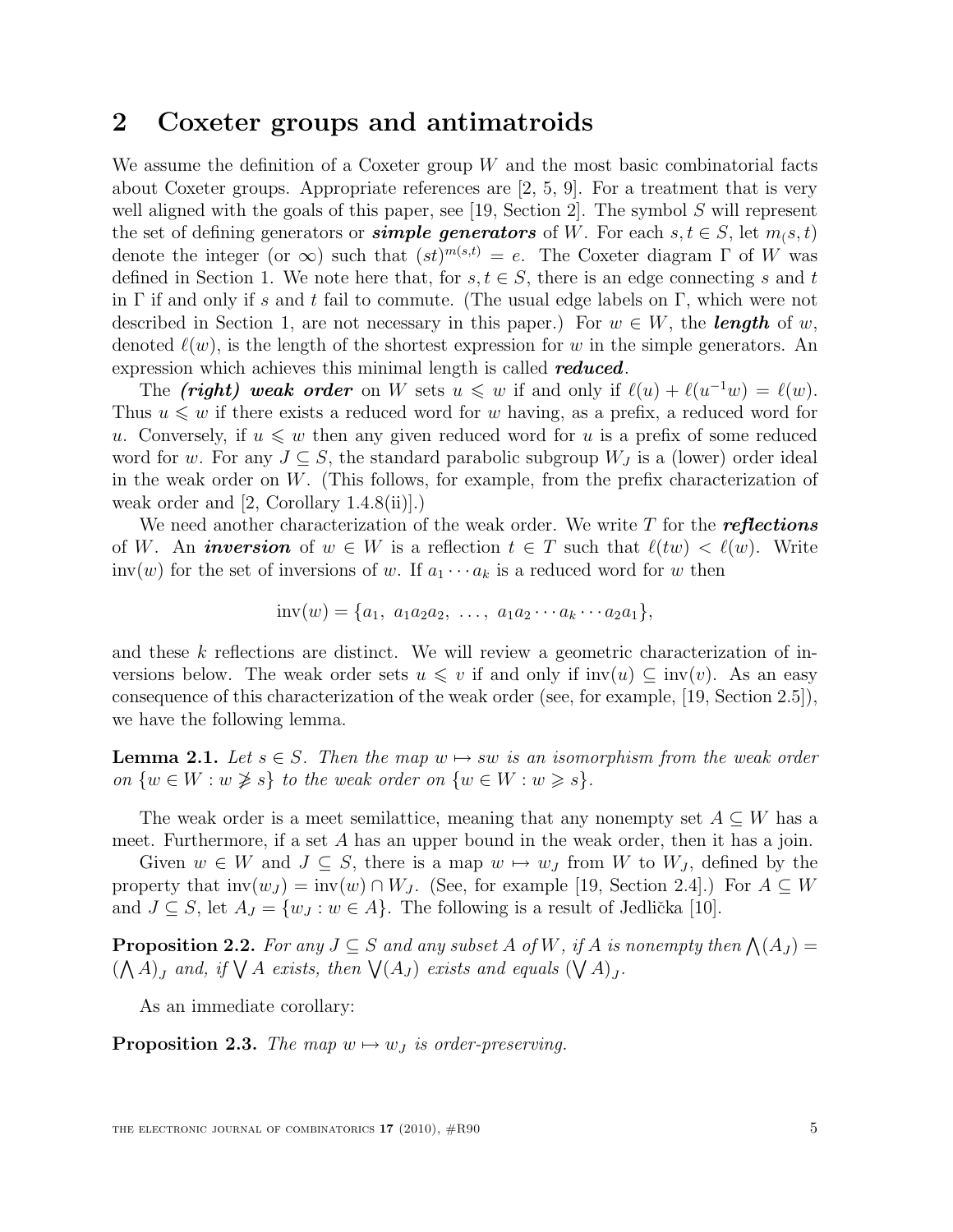We now fix a reflection representation for  $W$  in the standard way. For a more indepth discussion of the conventions used here, see [19, Sections 2.2–2.3]. We first form a **generalized Cartan matrix** for W. This is a real matrix  $A$  with rows and columns indexed by S such that:

(i)  $A_{ss} = 2$  for every  $s \in S$ ;

(ii) 
$$
A_{ss'} \leq 0
$$
 with  $A_{ss'}A_{s's} = 4 \cos^2 \left(\frac{\pi}{m(s,s')}\right)$  when  $s \neq s'$  and  $m(s,s') < \infty$ , and  $A_{ss'}A_{s's} \geq 4$  if  $m(s,s') = \infty$ ; and

(iii)  $A_{ss'} = 0$  if and only if  $A_{s's} = 0$ .

The matrix A is *crystallographic* if it has integer entries. We assume that A is  $sym$ **metrizable**. That is, we assume that there exists a positive real-valued function  $\delta$  on S such that  $\delta(s)A_{ss'} = \delta(s')A_{s's}$  and, if s and s' are conjugate, then<sup>2</sup>  $\delta(s) = \delta(s')$ .

Let V be a real vector space with basis  $\{\alpha_s : s \in S\}$  (the **simple roots**). Let  $s \in S$ act on  $\alpha_{s'}$  by  $s(\alpha_{s'}) = \alpha_{s'} - A_{ss'}\alpha_s$ . Vectors of the form  $w\alpha_s$ , for  $s \in S$  and  $w \in W$ , are called **roots**<sup>3</sup>. The collection of all roots is the **root system** associated to A. The **positive roots** are the roots which are in the positive linear span of the simple roots. Each positive root has a unique expression as a positive combination of simple roots. There is a bijection  $t \mapsto \beta_t$  between the reflections T in W and the positive roots. Under this bijection,  $\beta_s = \alpha_s$  and  $w\alpha_s = \pm \beta_{wsw^{-1}}$ .

Let  $\alpha_s^{\vee} = \delta(s)^{-1}\alpha_s$ . The set  $\{\alpha_s^{\vee} : s \in S\}$  is the set of **simple co-roots**. The action of W on simple co-roots is  $s(\alpha_{s'}^{\vee}) = \alpha_{s'}^{\vee} - A_{s's} \alpha_{s}^{\vee}$ . Let K be the bilinear form on V given by  $K(\alpha_s^{\vee}, \alpha_{s'}) = A_{ss'}$ . The form K is symmetric because  $K(\alpha_s, \alpha_{s'}) = \delta(s)K(\alpha_s^{\vee}, \alpha_{s'}) =$  $\delta(s)A_{ss'} = \delta(s')A_{s's} = K(\alpha_{s'}, \alpha_s)$ . The action of W preserves K. We define  $\beta_t^{\vee}$  =  $(2/K(\beta_t, \beta_t))\beta_t$ . If  $t = wsw^{-1}$ , then  $\beta_t^{\vee} = \delta(s)^{-1}\beta_t$ . The action of t on V is by the relation  $t \cdot x = x - K(\beta_t^{\vee}, x)\beta_t = x - K(x, \beta_t)\beta_t^{\vee}.$ 

A reflection  $t \in T$  is an inversion of an element  $w \in W$  if and only if  $w^{-1}\beta_t$  is a negative root. A simple generator  $s \in S$  acts on a positive root  $\beta_t$  by  $s\beta_t = \beta_{sts}$  if  $t \neq s$ ; the action of s on  $\beta_s = \alpha_s$  is  $s\alpha_s = -\alpha_s$ .

The following lemma is a restatement of the second Proposition of [14].

**Lemma 2.4.** Let I be a finite subset of T. Then the following are equivalent:

- (i) There is an element w of W such that  $I = inv(w)$ .
- (ii) If r, s and t are reflections in W, with  $\beta_s$  in the positive span of  $\beta_r$  and  $\beta_t$ , then  $I \cap \{r, s, t\} \neq \{s\}$  and  $I \cap \{r, s, t\} \neq \{r, t\}.$

<sup>&</sup>lt;sup>2</sup>In the introduction, A arises from a matrix B defining a cluster algebra. It may appear that requiring  $\delta(s) = \delta(s')$  for s conjugate to s' places additional constraints on B. However, this condition on  $\delta$  holds automatically when A is crystallographic, as explained in [19, Section 2.3].

<sup>&</sup>lt;sup>3</sup>In some contexts, these are called *real roots*.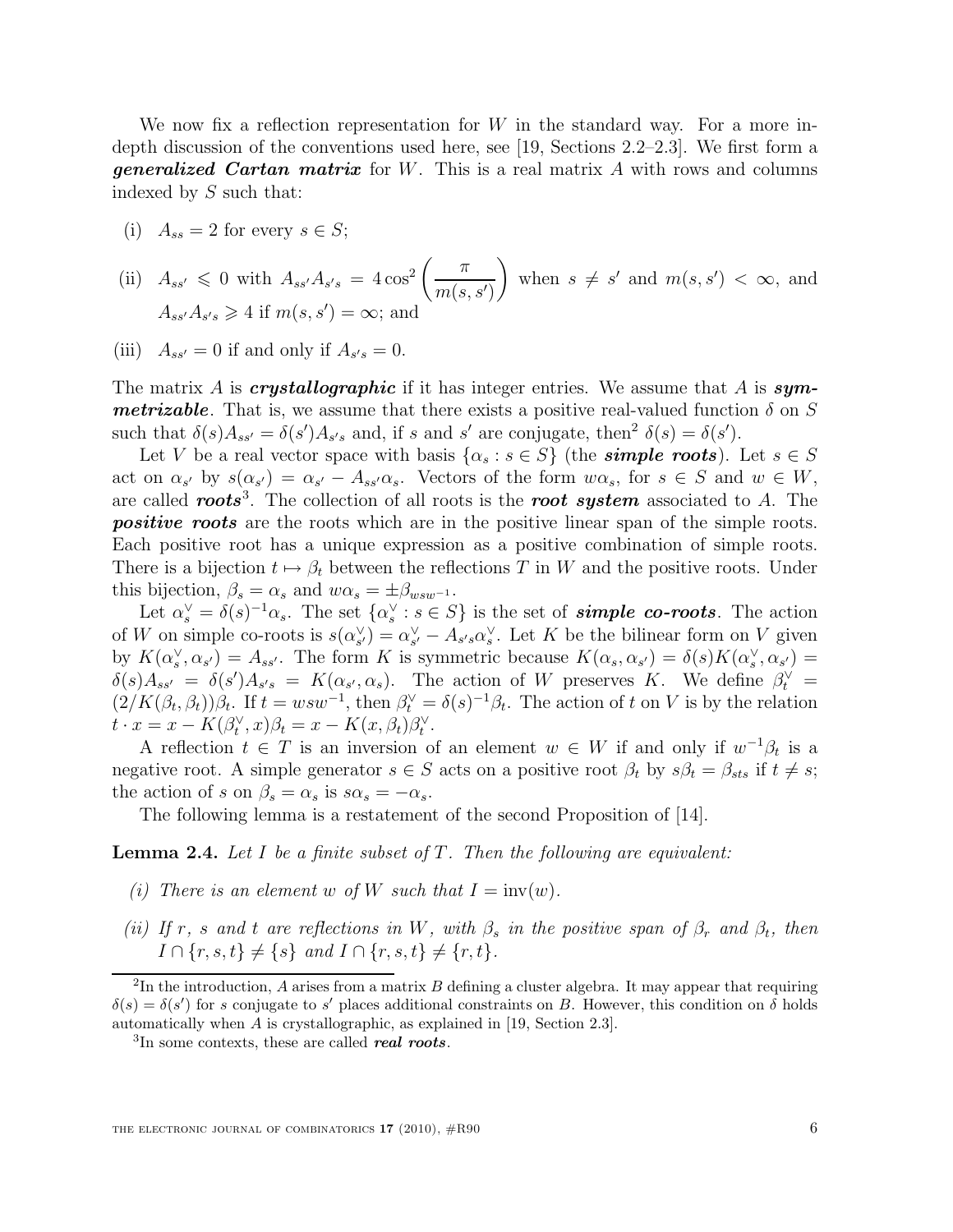We now review the theory of antimatroids; our reference is  $[7]$ . Let E be a finite set and  $\mathcal L$  be a collection of subsets of E. The pair  $(E,\mathcal L)$  is an antimatroid if it obeys the following axioms:<sup>4</sup>

- (1)  $\emptyset \in \mathcal{L}$ .
- (2) If  $Y \in \mathcal{L}$  and  $Z \in \mathcal{L}$  such that  $Z \nsubseteq Y$ , then there is an  $x \in (Z \setminus Y)$  such that  $Y \cup \{x\} \in \mathcal{L}.$

**Proposition 2.5.** If  $(E, \mathcal{L})$  is an antimatroid, then  $\mathcal{L}$  has a unique maximal element with respect to containment.

*Proof.* By axiom (1),  $\mathcal{L}$  is nonempty, so it has at least one maximal element. Suppose that Y and Z are both maximal elements of  $\mathcal L$ . Since Z is maximal, it is not contained in  $Y$ . Now, axiom  $(2)$  implies that  $Y$  is not maximal, a contradiction. □

The next lemma and its proof are modeled after [3, Lemma 2.1]:

**Lemma 2.6.** Let E be a finite set and  $\mathcal{L}$  a collection of subsets of E. Then  $\mathcal{L}$  is an antimatroid if and only if  $\mathcal L$  obeys the following conditions.

- $(1)$   $\emptyset \in \mathcal{L}$ .
- (2') For any Y and  $Z \in \mathcal{L}$ , with  $Y \subseteq Z$ , there is a chain  $Y = X_0 \subset X_1 \subset \cdots \subset X_l = Z$ with every  $X_i \in \mathcal{L}$  and  $\#X_{i+1} = \#X_i + 1$ .
- (3<sup>'</sup>) Let X be in L and let y and z be in  $E \setminus X$  such that  $X \cup \{y\}$  and  $X \cup \{z\}$  are in  $\mathcal{L}.$  Then  $X \cup \{y, z\}$  is in  $\mathcal{L}.$

*Proof.* First, we show that, if  $(E, \mathcal{L})$  is an antimatroid, then  $(E, \mathcal{L})$  obeys conditions  $(2')$ and (3'). For condition (2'), we construct the  $X_i$  inductively: Take  $X_0$  to be Y. If  $X_i \neq Z$ then we apply axiom (2) to the pair  $Z \not\subseteq X_i$  and set  $X_{i+1} = X_i \cup \{x\}$ . For condition (3'), apply axiom (2) with  $Y = X \cup \{y\}$  and  $Z = X \cup \{z\}.$ 

Now we assume conditions  $(1)$ ,  $(2')$  and  $(3')$  and show axiom  $(2)$ . Let X be an element of  $\mathcal L$  which is maximal subject to the condition that  $X \subseteq Y \cap Z$ . By condition (1), such an X exists and, as  $Z \nsubseteq Y$ , we know that  $X \subseteq Z$ . Using condition (2'), let  $X = W_0 \subset W_1 \subset \cdots \subset W_l = Z$  be a chain from X to Z and let  $W_1 = X \cup \{x\}$ . We now show that x has the desired property. By the maximality of X, we know that  $x \notin Y$ . Use condition (2') again to construct a chain  $X = X_0 \subset X_1 \subset \cdots \subset X_r = Y$  from X to Y. We will show by induction on i that  $X_i \cup \{x\}$  is in  $\mathcal{L}$ . For  $i = 0$ , this is the hypothesis that  $W_1 \in \mathcal{L}$ . For larger i, apply condition (3') to the set  $X_{i-1}$ , the unique element of  $X_i \setminus X_{i-1}$ , and the element x.  $\Box$ 

<sup>&</sup>lt;sup>4</sup>The reference [7] adds the following additional axiom: if  $X \in \mathcal{L}$ ,  $X \neq \emptyset$ , then there exists  $x \in X$  such that  $X \setminus \{x\} \in \mathcal{L}$ . However, Lemma 2.6 shows in particular that axioms (1) and (2) imply a condition numbered  $(2')$ . Setting  $Y = \emptyset$  and  $Z = X$  in condition  $(2')$ , we easily see that the additional axiom of [7] follows from  $(1)$  and  $(2)$ .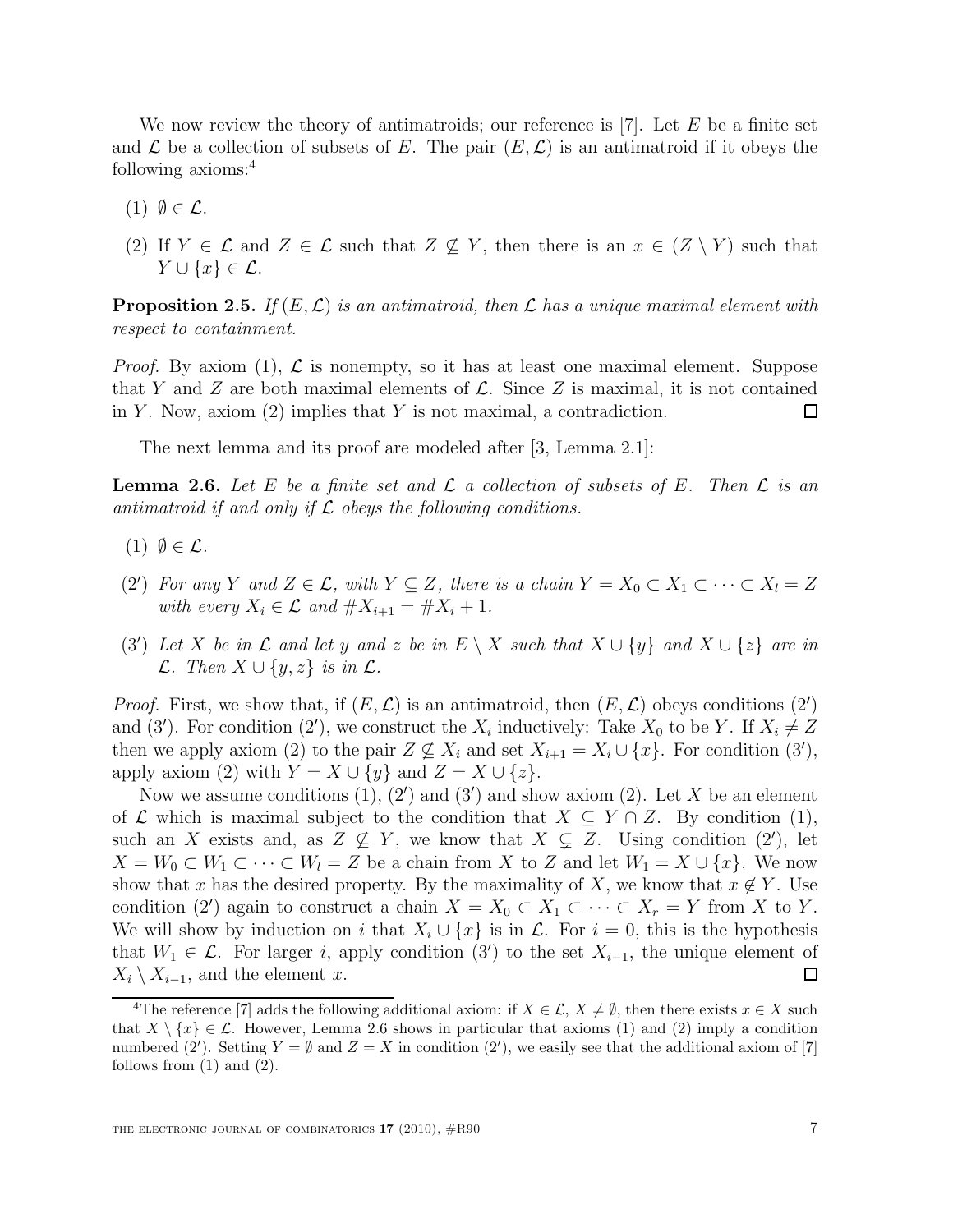For the remainder of the section, we fix W, w and  $\Omega$ , and we omit these from the notation where it does not cause confusion. Thus we write L for the set  $L(w, \Omega)$  of subsets J of S such that J is  $\Omega$ -acyclic and  $c(\Omega, J) \leq w$ . We now turn to verifying conditions  $(1)$ ,  $(2')$  and  $(3')$  for the pair  $(S, L)$ . Condition  $(1)$  is immediate.

**Lemma 2.7.** Let  $J_1$  and  $J_2 \in L$ . Suppose that  $J_1 \cup J_2$  is  $\Omega$ -acyclic and  $\Omega|_{J_1 \cup J_2}$  has a linear extension  $(q_1, q_2, ..., q_k, r, s_1, s_2, ..., s_l)$ , where  $J_1$  is  $\{q_1, q_2, ..., q_k, r\}$  and  $J_2$  is  ${q_1, q_2, \ldots, q_k, s_1, s_2, \ldots, s_l}$ . Then  $J_1 \cup J_2$  is in L.

*Proof.* Since  $J_1 \in L$ , we have  $q_1 \cdots q_k \leq q_1 \cdots q_k r = c(\Omega, J_1) \leq w$ . Similarly, because  $J_2 \in L$ , we know that  $q_1 \cdots q_k s_1 \cdots s_l \leq w$ . Defining u so that  $w = q_1 \cdots q_k u$ , repeated applications of Lemma 2.1 imply that  $r \leq u$  and also that  $s_1 \cdots s_l \leq u$ .

Define  $t_1 = s_1$ ,  $t_2 = s_1s_2s_1$ ,  $t_3 = s_1s_2s_3s_2s_1$  and so forth. The  $t_i$  are inversions of  $s_1 \cdots s_l$ , and thus they are inversions of u. Each  $\beta_{t_i}$  is in the positive linear span of the simple roots  $\{\alpha_{s_j} : j = 1, 2, ..., l\}$ . None of these simple roots is  $\alpha_r$ , and since off-diagonal entries of A are nonpositive, we have  $K(\alpha_r^{\vee}, \beta_{t_i}) \leq 0$ . So the positive root  $\beta_{rt_ir} = r\beta_{t_i} - K(\alpha_r^{\vee}, \beta_{t_i})\alpha_r$  is in the positive linear span of  $\beta_r$  and  $\beta_{t_i}$ . Since  $t_i$ is an inversion of u, and r is as well, we deduce by Lemma 2.4 that  $rt_i r$  is also an inversion of u. So r,  $rt_1r$ ,  $rt_2r$ , ..., and  $rt_lr$  are inversions of u. But  $inv(rs_1 \cdots s_l)$  $\{r, rt_1r, rt_2r, \ldots, rt_lr\}$ , so  $u \geqslant rs_1 \cdots s_l$ . Applying Lemma 2.1 repeatedly, we conclude that  $w \geqslant (q_1q_2 \cdots q_k)r(s_1 \cdots s_l) = c(\Omega, J_1 \cup J_2).$  $\Box$ 

We now establish condition  $(2')$  for the pair  $(S, L)$ .

**Lemma 2.8.** Let  $I \subset J$  be two elements of L. Then there exists a chain  $I = K_0 \subseteq K_1 \subseteq$  $\ldots \subseteq K_l = J$  with each  $K_i \in L$  and  $\#K_{i+1} = \#K_i + 1$ .

*Proof.* It is enough to find an element I' of L, of cardinality  $\#I + 1$ , with  $I \subset I' \subseteq J$ . Let  $(y_1, y_2, \dots y_j)$  be a linear extension of  $\Omega|_J$ . Let  $y_a$  be the first entry of  $(y_1, y_2, \dots y_j)$  which is not in I. So  $w \geq c(\Omega, J) \geq y_1 y_2 \cdots y_{a-1} y_a$ . Applying Lemma 2.7 to  $(y_1, y_2, \cdots y_a)$  and I, we conclude that  $I \cup \{y_1, y_2, \dots, y_a\} = I \cup \{y_a\}$  is in L. Taking  $I \cup \{y_a\}$  for I', we have achieved our goal.  $\Box$ 

We now prepare to prove that  $(S, L)$  satisfies condition  $(3')$ .

**Lemma 2.9.** Let J be  $\Omega$ -acyclic and let  $(s_1, s_2, \ldots, s_k)$  be a linear extension of  $\Omega|_J$ . Set  $t = s_1 s_2 \cdots s_k \cdots s_2 s_1$ . Then

$$
\beta_t = \sum_{(r_1, r_2, \dots, r_j)} (-A_{r_j r_{j-1}}) \cdots (-A_{r_3 r_2}) (-A_{r_2 r_1}) \alpha_{r_1} \tag{1}
$$

where the sum runs over all directed paths  $r_1 \leftarrow r_2 \leftarrow \cdots \leftarrow r_j$  in  $\Gamma \cap J$  with  $r_j = s_k$ .

Proof. By a simple inductive argument,

$$
\beta_t = \sum_{(r_1,r_2,\ldots,r_j)} (-A_{r_jr_{j-1}})\cdots (-A_{r_3r_2})(-A_{r_2r_1})\alpha_{r_1},
$$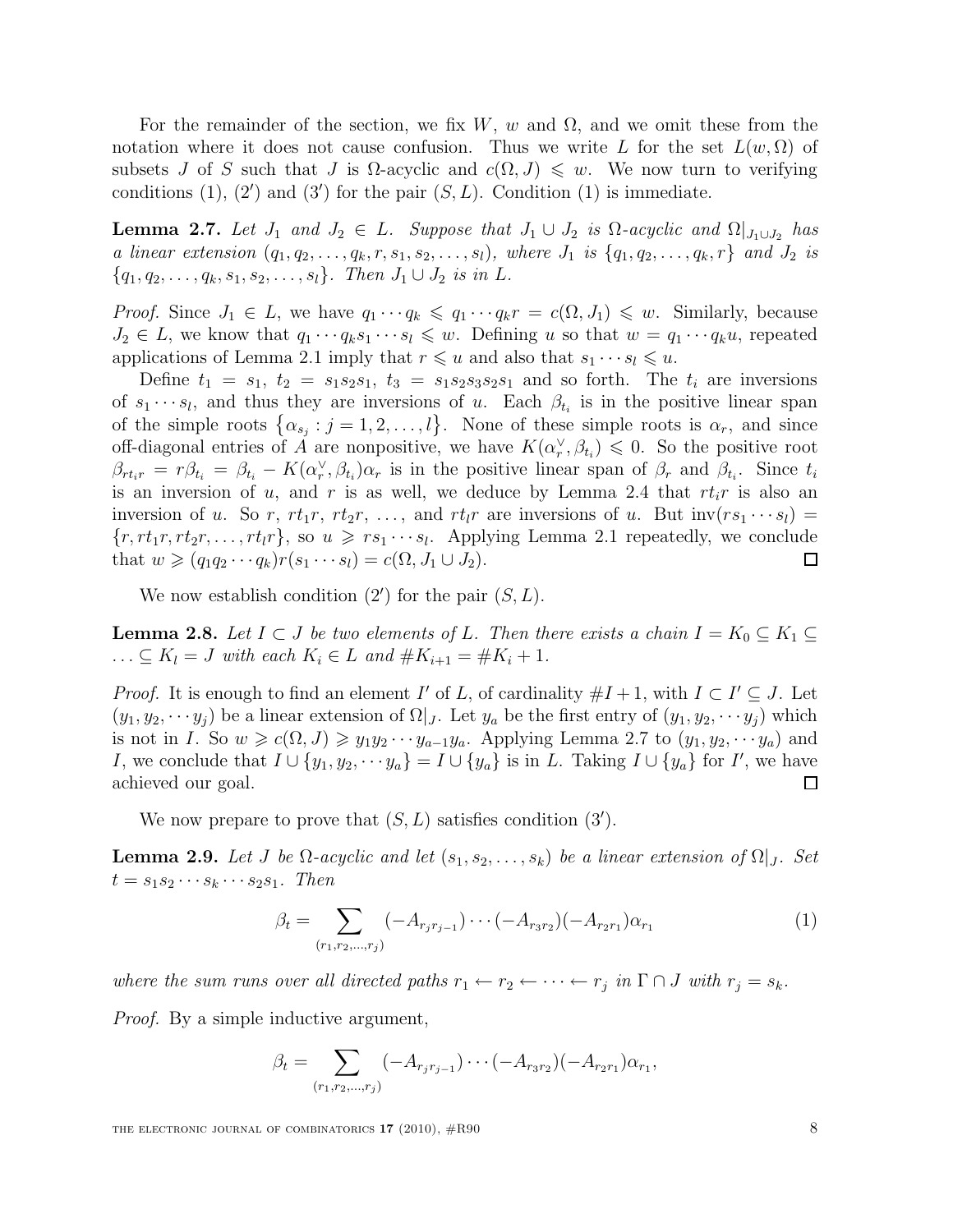where the summation runs over all subsequences of  $(s_1, s_2, \ldots, s_k)$  ending in  $s_k$ . If there is no edge of  $\Gamma$  between  $r_i$  and  $r_{i+1}$  then  $(-A_{r_{i+1}r_i})=0$  so in fact we can restrict the summation to all subsequences which are also the vertices of a path through Γ. Since  $(s_1, s_2, \ldots, s_k)$  is a linear extension of  $\Omega|_J$ , we sum over all directed paths  $r_1 \leftarrow r_2 \leftarrow$  $\cdots \leftarrow r_i$  with  $r_i = s_k$ .  $\Box$ 

**Lemma 2.10.** Suppose A is symmetric or crystallographic. Let J be  $\Omega$ -acyclic and let  $(s_1, s_2, \ldots, s_k)$  be a linear extension of  $\Omega|_J$ . Set  $t = s_1 s_2 \cdots s_k \cdots s_2 s_1$ . If  $r \in J$  has  $r \leqslant_S s_k$  then  $\alpha_r$  appears with coefficient at least 1 in the simple root expansion of  $\beta_t$ .

*Proof.* Since A is either symmetric or crystallographic,  $A_{ij} \leq -1$  whenever  $A_{ij} < 0$ . Thus in Lemma 2.9, every coefficient  $(-A_{r_jr_{j-1}})\cdots(-A_{r_3r_2})(-A_{r_2r_1})$  in the sum is at least one. If  $r \geq J$  s<sub>k</sub> then there is a directed path from r to s<sub>k</sub> through J, so the coefficient of  $\alpha_r$  in  $\beta_t$  is at least one.  $\Box$ 

**Lemma 2.11.** Let P and Q be disjoint,  $\Omega$ -acyclic subsets of S. Suppose there exists  $p \in P$  and  $q \in Q$  such that there is an oriented path from p to q within  $P \cup \{q\}$  and an oriented path from q to p within  $Q \cup \{p\}$ . Then there is no element of W which is greater than both  $c(\Omega, P)$  and  $c(\Omega, Q)$ .

*Proof.* The lemma is a purely combinatorial statement about  $W$ , and in particular does not depend on the choice of A. Thus, to prove the lemma, we are free to choose A to be symmetric, so that we can apply Lemma 2.10. Furthermore, for A symmetric, each root equals the corresponding co-root, and  $A$  is the matrix of the bilinear form  $K$ .

Let  $(p_1, \dots, p_k)$  be a linear extension of  $\Omega|_P$  and let  $(q_1, \dots, q_n)$  be a linear extension of  $\Omega|_Q$ . The hypothesis of the lemma is that there exist i, j, l and m with  $1 \leq i \leq j \leq k$ and  $1 \leq l \leq m \leq n$  such that there is a directed path from  $p_j$  to  $p_i$  in P, followed by an edge  $p_i \to q_m$ , and, similarly a directed path from  $q_m$  to  $q_l$  in Q followed by an edge  $q_l \to p_j$ . The reflection  $t = p_1 p_2 \cdots p_j \cdots p_2 p_1$  is an inversion of  $c(\Omega, P)$  and the reflection  $u = q_1 q_2 \cdots q_m \cdots q_2 q_1$  is an inversion of  $c(\Omega, Q)$ . To prove the lemma, it is enough to show that no element of W can have both  $t$  and  $u$  in its inversion set.

The positive root  $\beta_t$  is a positive linear combination of simple roots  $\{\alpha_s : s \in P\}$ . By Lemma 2.10,  $\alpha_{p_i}$  and  $\alpha_{p_j}$  both appear with coefficient at least 1 in  $\beta_t$ . Similarly,  $\beta_u$ is a positive linear combination of  $\{\alpha_s : s \in Q\}$  in which  $\alpha_{q_l}$  and  $\alpha_{q_m}$  both appear with coefficient at least 1.

Since P and Q are disjoint, we have  $A_{rs} \leq 0$  for any  $r \in P$  and  $s \in Q$ . Also  $K(\alpha_{p_j}, \alpha_{q_l}) \neq 0$ , since  $q_l \to p_j$ , and thus  $K(\alpha_{p_j}, \alpha_{q_l}) \leq -1$ . Similarly,  $K(\alpha_{p_i}, \alpha_{q_m}) \leq -1$ . Thus

$$
K(\beta_t, \beta_u) \leqslant K(\alpha_{p_j}, \alpha_{q_l}) + K(\alpha_{p_i}, \alpha_{q_m}) \leqslant -2.
$$

Now t acts on  $\beta_u$  by  $t \cdot \beta_u = \beta_u - K(\beta_t^{\vee}, \beta_u)\beta_t = \beta_u - K(\beta_t, \beta_u)\beta_t$ , and u acts on  $\beta_t$ similarly. Thus  $t$  and  $u$  generate a reflection subgroup of infinite order. Therefore, there are infinitely many roots in the positive span of  $\beta_t$  and  $\beta_u$ . In particular, by Lemma 2.4, no element of  $W$  can have both  $t$  and  $u$  as inversions. □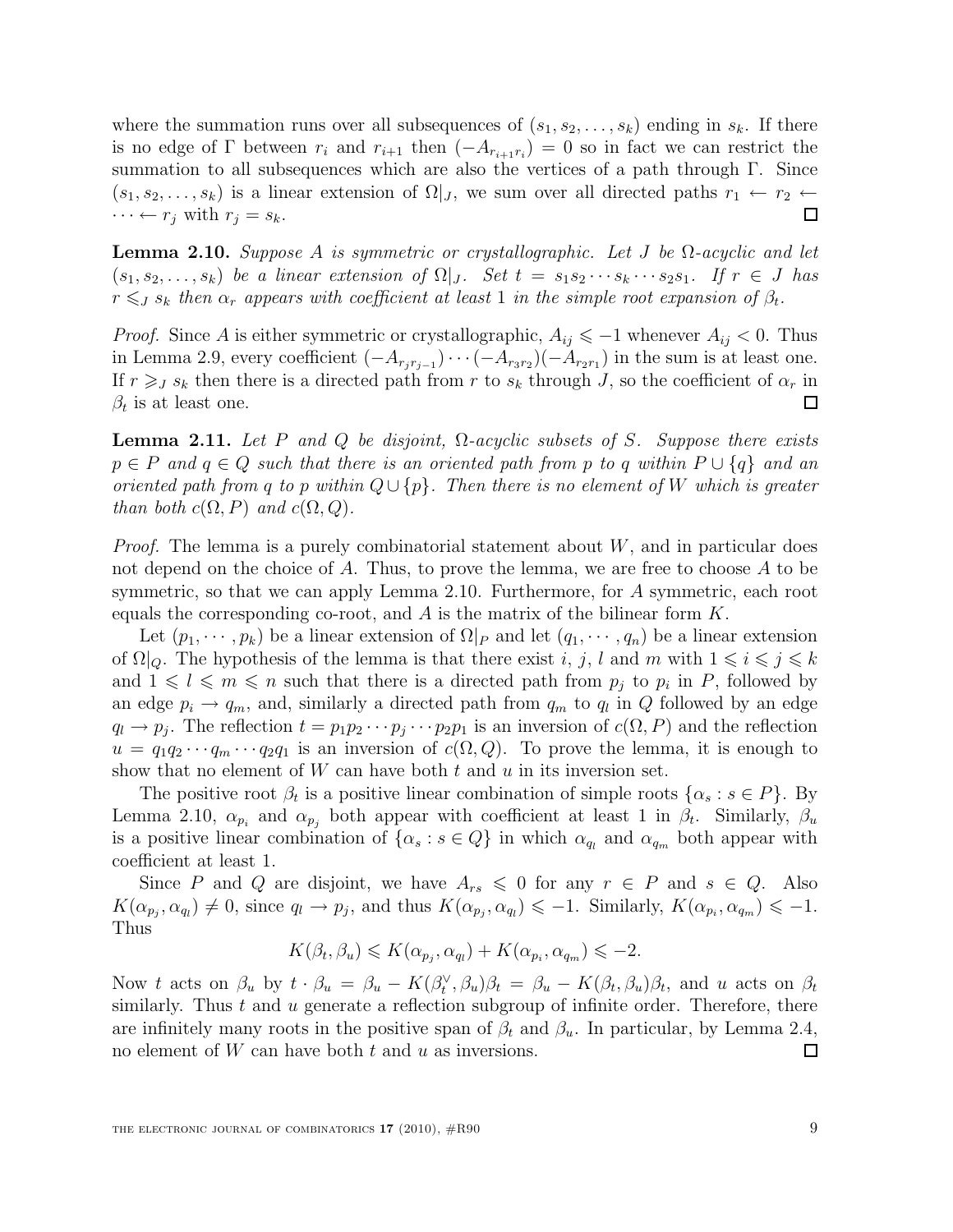

Figure 1: The various subsets of  $I$  occurring in the proof of  $(3')$ .

We now complete the proof of Theorem 1.8 by showing that  $(S, L)$  satisfies condition (3'). So let  $w \in W$ , let  $I \in L$  and let  $a, a' \in S \setminus I$  such that  $J = I \cup \{a\}$  and  $J' = I \cup \{a'\}$ are both in L.

Our first major goal is to establish that  $J \cup J'$  is  $\Omega$ -acyclic. This part of the argument is illustrated in Figure 1. Let  $I_1$  be the set of all elements of I lying on directed paths from a to a', and let  $I_2$  be the set of all elements of I lying on directed paths from a' to a. Once we show that  $J \cup J'$  is  $\Omega$ -acylic, we will know that either  $I_1$  or  $I_2$  is empty, but we don't know this yet. However, it is easy to see that  $I_1$  and  $I_2$  are disjoint, as an element common to both would lie on a cycle in J.

Set  $U = \{u \in I : u \not\geq_{J} a \text{ and } u \not\geq_{J'} a'\}.$  The reader may find it easiest to follow the proof by first considering the special case where  $U$  is empty. Note that  $U$  is disjoint from  $I_1$  and  $I_2$ .

Let  $V_1 = U \cup I_1 \cup \{a\}$ . We claim that  $V_1$  is a (lower) order ideal of  $\Omega|_J$ . It is obvious that U is an order ideal. If  $i \in I_1 \cup \{a\}$ , and  $j \leq J$ , i, then  $j \in I_1$  if  $j \geq J$  a' and  $j \in U$  otherwise. So  $V_1$  is an order ideal of  $\Omega|_J$  and we have  $w \geq c(\Omega, J) \geq c(\Omega, V_1)$ . Moreover, since U is an order ideal in  $\Omega|_{V_1}$ , we have  $c(\Omega, V_1) = c(\Omega, U)c(\Omega, I_1 \cup \{a\})$ and thus  $c(\Omega, U)^{-1}w \geqslant c(\Omega, I_1 \cup \{a\})$  by many applications of Lemma 2.1. Similarly,  $c(\Omega, U)^{-1}w \geqslant c(\Omega, I_2 \cup \{a'\}).$ 

Suppose (for the sake of contradiction) that  $J \cup J'$  is not  $\Omega$ -acyclic. Since J and J' are  $\Omega$ -acyclic, there must exist both a directed path from a to a' and a directed path from a' to a in  $J \cup J'$ . Applying Lemma 2.11 with  $P = I_1 \cup \{a\}$ ,  $p = a$ ,  $Q = I_2 \cup \{a'\}$  and  $q = a'$ , we deduce that no element of W is greater than both  $c(\Omega, P)$  and  $c(\Omega, Q)$ . This contradicts the computations of the previous paragraph, so  $J \cup J'$  is acyclic.

Choose a linear extension of  $\Omega|_{J\cup J'}$ . Without loss of generality, we may assume that a precedes  $a'$ ; let our linear ordering be  $b_1, b_2, \ldots, b_r, a, c_1, c_2, \ldots, c_s, a'$ ,  $d_1, d_2, \ldots, d_t$ . We can now apply Lemma 2.7 to the sequences  $(b_1, b_2, \ldots, b_r, a)$  and  $(b_1, b_2, \ldots, b_r, c_1, c_2, \ldots, c_s, a', d_1, d_2, \ldots, d_t)$  and deduce that  $J \cup J'$  is in L. This completes our proof of (3′ ).

Remark 2.12. It would be interesting to connect the antimatroid  $(S, L(w, \Omega))$  to the antimatroids occurring in [1].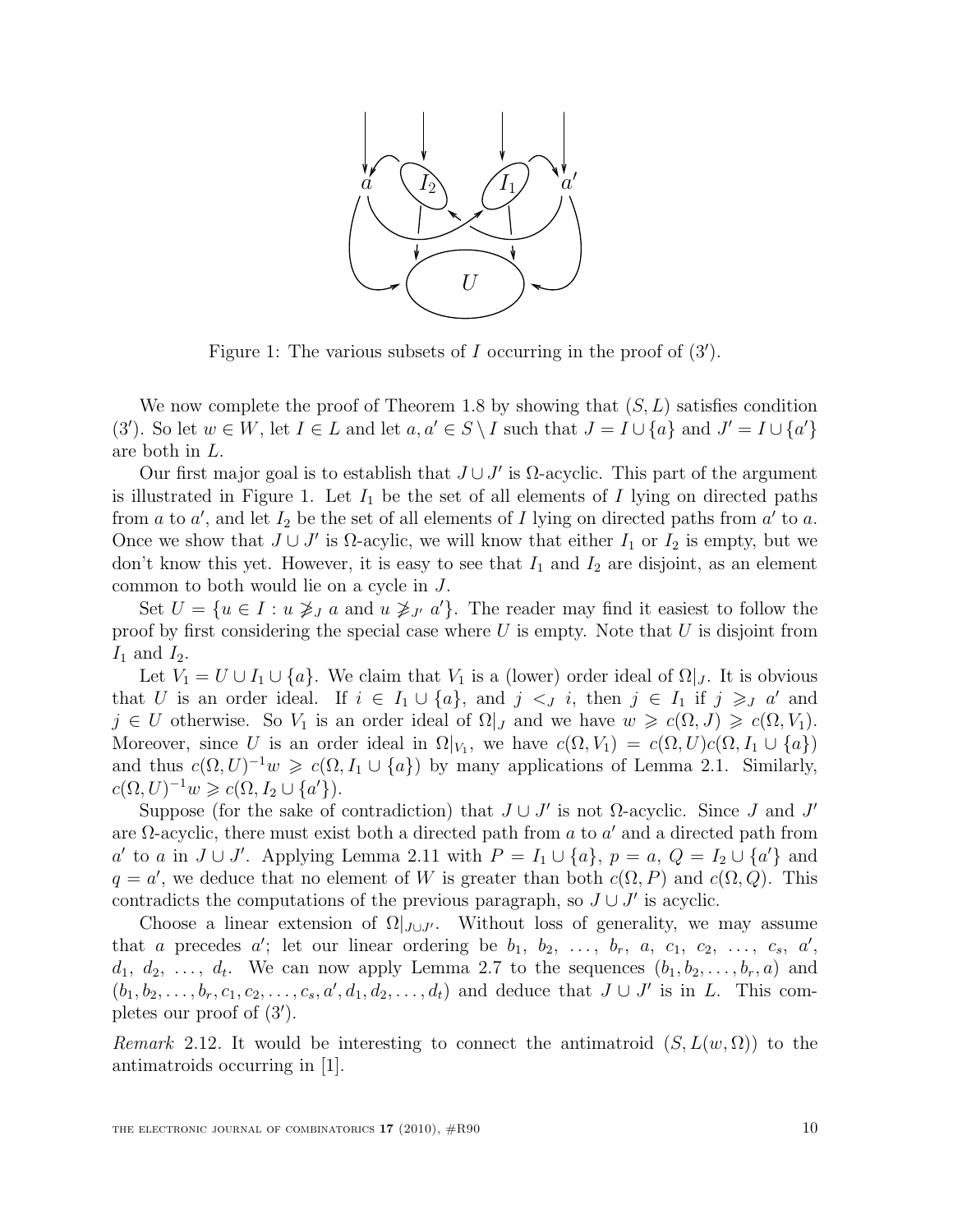#### 3 Ω-sortability and  $\pi$ <sup>0</sup> ↓

In this section, we define  $\Omega$ -sortable elements and the map  $\pi_{\downarrow}^{\Omega}$ , review the definition of c-sortable elements and the map  $\pi_{\downarrow}^c$ , and show how the  $\Omega$ - and c-versions of these concepts are related. We then prove Proposition 1.1 and Theorems 1.5 and 1.6.

For any  $w \in W$ , we appeal to Proposition 1.7 to inductively define a sequence of elements of W as follows: Let  $w_1 = w$ . When  $w_i$  has been defined, let  $J_i = J(w_i, \Omega)$ , and define  $w_{i+1} = [c(\Omega, J_i)]^{-1} w_i$ . Since  $\ell(w_{i+1}) = \ell(w_i) - |J_i|$ , the  $J_i$  are empty for i sufficiently large. It is clear that  $J(v, \Omega) = \emptyset$  if and only if  $v = e$ , so we see that  $w_i = e$  for i sufficiently large. Thus, the infinite product  $c(\Omega, J_1)c(\Omega, J_2)\cdots$  is defined, and equal to w. For each *i*, fix a total order on  $J_i$  that extends  $\Omega|_{J_i}$ . In the expression  $c(\Omega, J_1)c(\Omega, J_2) \cdots$ , replace each  $c(\Omega, J_i)$  by the reduced word for  $c(\Omega, J_i)$  given by listing the elements of  $J_i$  according to the total order. We thus obtain a reduced word called an  $\Omega$ -sorting word for w.

We say that w is  $\Omega$ -sortable if  $J_1 \supseteq J_2 \supseteq J_3 \supseteq \cdots$ . Observe that, if w is  $\Omega$ -sortable, then w automatically lies in  $W_J$  for some  $\Omega$ -acyclic J.

We now review the definition of c-sortable elements in  $W$ , where c is a Coxeter element of W. Fix a reduced word  $s_1s_2\cdots s_n$  for c and define an infinite word

$$
(s_1\cdots s_n)^{\infty} = s_1s_2\cdots s_n|s_1s_2\cdots s_n|s_1s_2\cdots s_n|\ldots
$$

The symbols "|" serve only to mark the boundaries between repetitions of the word  $s_1s_2\cdots s_n$ . For each  $w \in W$ , the  $(s_1\cdots s_n)$ -sorting word for  $w \in W$  is the lexicographically first (as a sequence of positions in  $(s_1 \cdots s_n)^\infty$ ) subword of  $(s_1 \cdots s_n)^\infty$  that is a reduced word for w. The  $(s_1 \cdots s_n)$ -sorting word defines a sequence of subsets of S: Each subset is the set of letters of the  $(s_1 \cdots s_n)$ -sorting word occurring between adjacent dividers.

A  $(s_1 \cdots s_n)$ -sorting word for w is also called a c-sorting word for w. Thus there are typically several c-sorting words for w, but exactly one  $(s_1 \cdots s_n)$ -sorting word for w for each reduced word  $s_1s_2\cdots s_n$  for c. Each c-sorting word for w defines the same sequence of subsets. A c-sortable element of  $W$  is an element whose a c-sorting word defines a sequence of subsets which is weakly decreasing under inclusion.

Remark 3.1. Let w be an element of W. We define  $F(w, \Omega)$  to be the generating function  $\sum x_1^{|J_1|} x_2^{|J_2|}$  $|J_2|^{J_2} \cdots x_r^{|J_r|}$ , where the sum is over all length-additive factorizations  $w =$  $c(\Omega, J_1)c(\Omega, J_2)\cdots c(\Omega, J_r)$ . (It is permitted that some  $J_i$  be empty, and r is permitted to vary.) If W is of type  $A_n$ , and  $\Omega$  is oriented as  $1 \to 2 \to \cdots \to n$ , this is the Stanley symmetric function [21], as shown in [13, Proposition 5]. If W is of type  $\tilde{A}_n$ , and  $\Omega$  is the cyclic orientation, this is (essentially by definition) Lam's affine generalization of the Stanley symmetric functions. The c- (respectively  $\Omega$ )-sorting word for w corresponds to the unique dominant monomial constructed in [21, Section 4] (respectively, [13, Theorem 13). It would be interesting to see whether something could be said about  $F(w, \Omega)$  for other groups and for other orientations of the diagrams.

If Ω is acyclic, then  $Ω$ -sortability coincides with  $c(Ω)$ -sortability. To understand why, it is enough to prove the following proposition.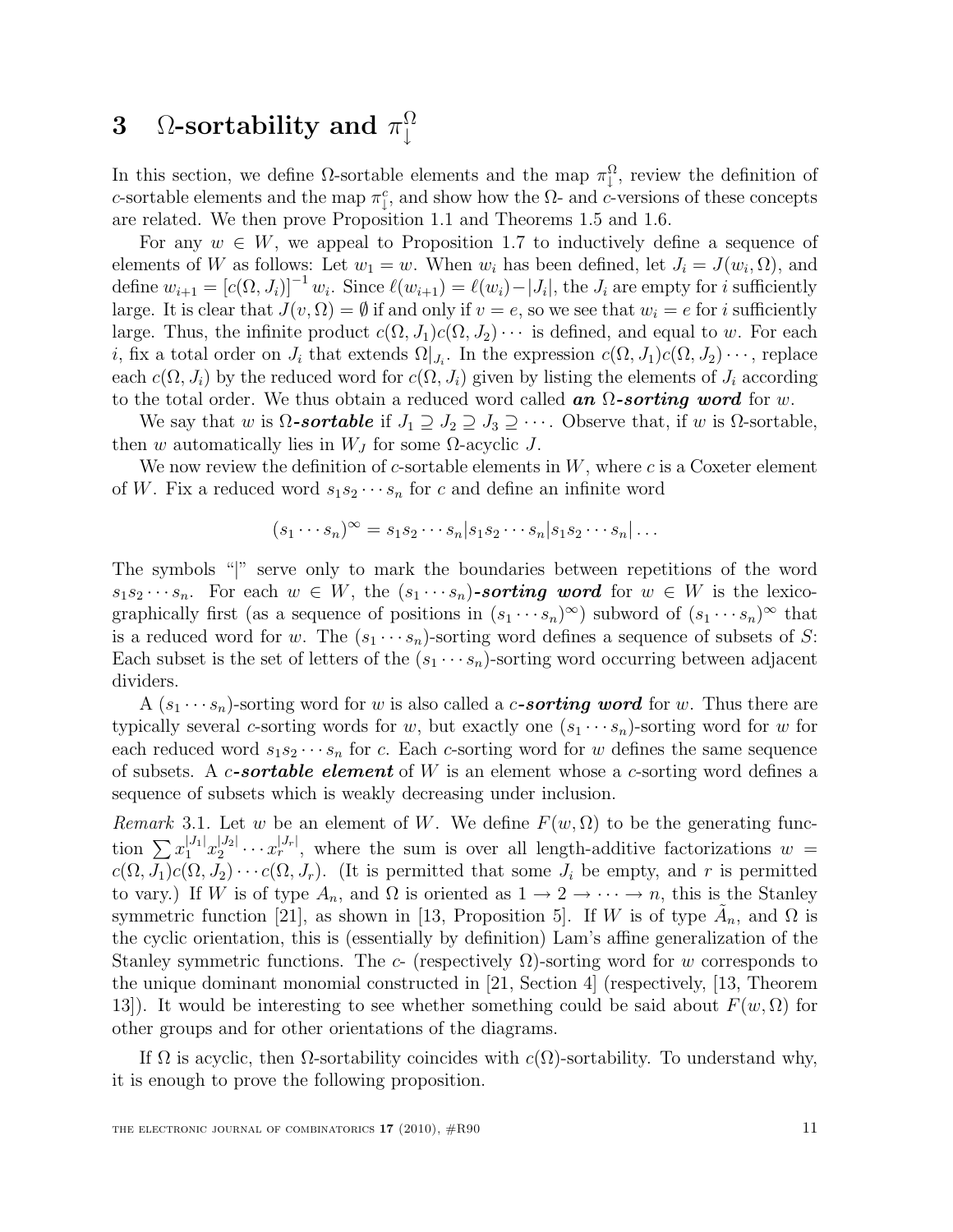**Proposition 3.2.** If the orientation  $\Omega$  is acylic, then any c( $\Omega$ )-sorting word for  $w \in W$ is an Ω-sorting word for w.

*Proof.* Let  $J_1, J_2, \ldots$  be the sequence of subsets of S arising in the definition of the  $\Omega$ sorting word for w. Fix a reduced word  $s_1 \cdots s_n$  for c, and let  $I_1, I_2, \ldots$  be the sequence of subsets arising from the definition of the  $(s_1 \cdots s_n)$ -sorting word for w. The content of the proposition is that these two sequences coincide. The definition of  $I_1$  assures that  $c(\Omega, I_1) \leq w$ , so  $I_1 \subseteq J_1$ , by the definition of  $J_1$ . If  $I_1 \subsetneq J_1$  then any word starting with a reduced word for  $c(\Omega, J_1)$  is a lexicographically earlier subword of  $(s_1 \cdots s_n)^\infty$  than the  $(s_1 \cdots s_n)$ -sorting word for w, which omits the letters in  $J_1 \setminus I_1$ . Thus  $I_1 = J_1$ .

Now  $J_2, J_3, \ldots$  and  $I_2, I_3, \ldots$  are the sequences arising from the  $\Omega$ - or c-sorting word for  $c(\Omega, J_1)^{-1}w$ . By induction on the length of w, these sequences coincide. □

The next proposition says that, when  $\Omega$  is not acyclic, the notions of  $\Omega$ -sortability and c-sortability are related as described in the introduction.

**Proposition 3.3.** Let  $w \in W$ . Then w is  $\Omega$ -sortable if and only if w is a  $c(\Omega, J(w, \Omega))$ sortable element of  $W_{J(w,\Omega)}$ .

*Proof.* If w is  $\Omega$ -sortable, then every letter in its  $\Omega$ -sorting word is contained in  $J(w, \Omega)$ , and thus  $w \in W_{J(w,\Omega)}$ . Furthermore, w is  $\Omega|_J$ -sortable and thus  $c(\Omega, J(w,\Omega))$ -sortable by Proposition 3.2. The argument is easily reversed. □

We now give the recursive definition of  $\pi_1^{\Omega}$ . For any  $w \in W$ , set  $J := J(w, \Omega)$  and define  $\pi_\downarrow^{\Omega}(w) = c(\Omega, J) \pi_\downarrow^{\Omega} \left[ (c(\Omega, J))^{-1} w_J \right]$ . Setting  $\pi_\downarrow^{\Omega}(e) = e$ , this recursion terminates.

Proposition 1.1 is the assertion that  $\pi_1^{\Omega}(w)$  is the unique maximal  $\Omega$ -sortable element below  $w$  in the weak order. In order to prove Proposition 1.1, we will appeal to the acyclic case of Theorem 1.2, which was proved as [19, Theorem 6.1]. The latter theorem is a statement about a map  $\pi_{\downarrow}^{c}$ , whose definition we now review.

Fix a reduced word  $s_1s_2\cdots s_n$  for c and let  $w \in W$ . Let  $\Omega$  be the corresponding acyclic orientation of Γ. The definition of  $\pi_{\downarrow}^{c}(w)$  in [19, Section 6] was inductive, stepping through one letter of  $(s_1s_2\cdots s_n)^\infty$  at a time. For our present purposes, it is easier to perform each *n* steps at once. The definition from [19] is then equivalent to the following: Setting  $J_0 = \emptyset$ , we will successively construct subsets  $J_1, J_2, \ldots, J_n$  with  $J_i \subseteq [i]$ . If  $w \geqslant c(\Omega, J_{i-1})s_i$ , then  $J_i = J_{i-1} \cup \{i\}$ ; otherwise,  $J_i = J_{i-1}$ . Set  $J = J_n$ . Then  $\pi_{\downarrow}^{c}(w) = c(\Omega, J) \cdot \pi_{\downarrow}^{c}((c(\Omega, J)^{-1}w)_{J}).$ 

The base case of the inductive proof of Proposition 3.2 establishes that  $J_n = J(w, \Omega)$ . Thus  $\pi_{\perp}^{c(\Omega)}$ <sup>c(1)</sup> coincides with  $\pi_\downarrow^{\Omega}$  when  $\Omega$  is acyclic. Furthermore, when  $\Omega$  is not necessarily acyclic,  $\pi_1^{\Omega}(w) = \pi_1^{c(\Omega, J(w, \Omega))}$  $\downarrow^{\mathcal{C}(\mathfrak{z}\iota,J(w,\mathfrak{z}\iota))}(w_{J(w,\Omega)}).$ 

*Proof of Proposition 1.1.* Let  $w \in W$ , abbreviate  $J(w, \Omega)$  to J and abbreviate  $c(\Omega, J)$  to c. We need to show that  $\pi_{\downarrow}^{c}(w_{J})$  is the unique maximal  $\Omega$ -sortable element below w in the weak order. We have  $w \geq w_J$  and, by the acyclic case of Theorem 1.2,  $w_J \geq \pi_\downarrow^c(w_J)$ . Also,  $\pi_{\downarrow}^{c}(w_{J})$  is c-sortable, and hence  $\Omega$ -sortable by Proposition 3.3. We now must check that, if v is  $\Omega$ -sortable and  $v \leq v$ , then  $v \leq \pi_{\perp}^{c}(w_{J})$ . Since v is  $\Omega$ -sortable, we deduce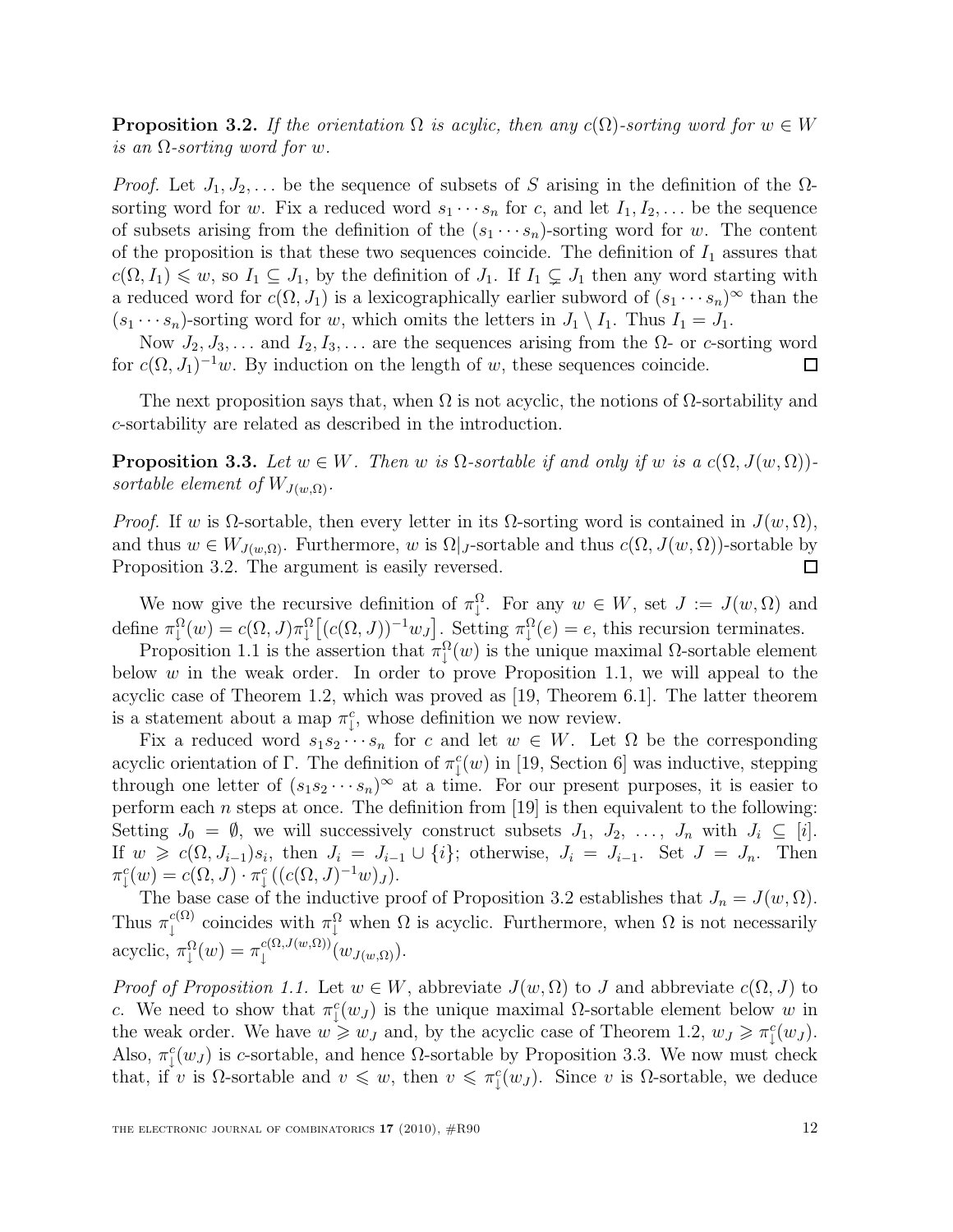that  $v \in W_{J(v,\Omega)}$ . But  $w \geq v \geq c(\Omega, J(v,\Omega))$ , so  $J(w,\Omega) \supseteq J(v,\Omega)$  and  $v \in W_J$ . Now Proposition 2.3 says that  $w_J \geq v_J = v$  and, appealing again to the acyclic case of Theorem 1.2,  $\pi_{\downarrow}^{c}(w_{J}) \geqslant \pi_{\downarrow}^{c}(v) = v.$  $\Box$ 

Now that we have proven Proposition 1.1, we also have, as corollaries, Theorem 1.2 and Propositions 1.3 and 1.4. We also obtain the following proposition by reduction to the acyclic case, which was proven as [19, Proposition 3.13].

**Proposition 3.4.** Let v be an  $\Omega$ -sortable element of W and let I be any subset of S. Then  $v_I$  is  $\Omega|_I$ -sortable.

*Proof.* Set  $J = J(v, \Omega)$ . So  $v \in W_J$ ,  $\Omega|_J$  is acyclic, and v is  $\Omega|_J$ -sortable. Since  $v_I = v_{I \cap J}$ , the acyclic case of the proposition says that  $v_I$  is  $\Omega|_{I\cap J}$ -sortable, so it is  $\Omega|_I$ -sortable.  $\Box$ 

A more difficult reduction to the acyclic case is needed to prove Theorem 1.5. The acyclic case was proven as [19, Theorem 7.1].

*Proof of Theorem 1.5.* First, suppose that A is a nonempty set of  $\Omega$ -sortable elements. By Proposition 3.3, every element a of A lies in a parabolic subgroup  $W_{J(a,\Omega)}$  where  $J(a,\Omega)$  is acyclic. Let  $J=\bigcap_{a\in A}J(a,\Omega)$ . Since each  $W_{J(a,\Omega)}$  is a lower order ideal, the element  $\bigwedge A$  lies in  $W_J$ . Thus  $\bigwedge A = (\bigwedge A)_J$ , which equals  $\bigwedge_{a \in A} a_J$  by Proposition 2.2. By Proposition 3.4, every  $a_J$  is  $c(\Omega, J)$ -sortable so, by the acyclic case,  $\bigwedge_{a \in A} a_J$  is also  $c(\Omega, J)$ -sortable and thus  $\Omega$ -sortable by Proposition 3.3.

Now, suppose A is a set of  $\Omega$ -sortable elements such that  $\bigvee A$  exists. Since A is contained in the interval below  $\bigvee A$ , in particular A is finite. Thus it is enough to consider the case where A only has two elements, u and v. Let  $I = J(u, \Omega)$  and let  $J = J(v, \Omega)$ . Now  $u \geqslant c(\Omega, I)$  and  $v \geqslant c(\Omega, J)$ .

We will show that  $J(u \vee v, \Omega) = I \cup J$ . As  $u \vee v \geq u \geq c(\Omega, I)$ , Proposition 1.7 tells us that  $J(u \vee v, \Omega) \supseteq I$ . By similar logic,  $J(u \vee v, \Omega) \supseteq J$ , so  $J(u \vee v, \Omega) \supseteq I \cup J$ . On the other hand,  $u \in W_I$  and  $v \in W_J$ , so  $u_{I \cup J} = u$  and  $v_{I \cup J} = v$ . By Proposition 2.2,  $u \vee v = u_{I \cup J} \vee v_{I \cup J} = (u \vee v)_{I \cup J}$ , so  $u \vee v \in W_{I \cup J}$  and  $J(u \vee v, \Omega) \subseteq I \cup J$ . We now know that  $J(u \vee v, \Omega) = I \cup J$ . In particular,  $I \cup J$  is  $\Omega$ -acyclic.

Now, u and v are both  $\Omega|_{I\cup J}$ -sortable elements of  $W_{I\cup J}$ . By the acyclic case, we deduce that  $u \vee v$  is  $\Omega|_{I \cup J}$ -sortable, and thus  $\Omega$ -sortable. □

Finally, we prove Theorem 1.6, which states that  $\pi_\downarrow^{\Omega}$  factors over meets and joins. We will appeal to the acyclic case of Theorem 1.6, proved as [19, Theorem 7.3].

Proof of Theorem 1.6. The proof of the assertion about meets exactly follows the argument in [19, Theorem 7.3] for the acyclic case, except that [19, Theorem 6.1] and [19, Theorem 7.1] are replaced by Theorems 1.2 and 1.5.

To prove the assertion about joins, set  $J = J(\bigvee A, \Omega)$ . Now  $\pi_1^{\Omega}(\bigvee A) = \pi_1^{\Omega}((\bigvee A)_J)$ which, by Proposition 2.2, is  $\pi_1^{\Omega}(\bigvee A_J)$ . The latter equals  $\pi_1^{\Omega}$  $\downarrow^{\Omega|J} (\bigvee A_J)$  which, by the acyclic case of the theorem, equals  $\bigvee \pi_1^{\Omega|_J}$  $\downarrow^{\Omega}$   $(A_J)$ . Now, for each  $a \in A$ , we have  $a \leq$  $\bigvee A$ , so  $J(a,\Omega) \subseteq J$ . Therefore, for each  $a \in A$ , we have  $\pi_1^{\Omega|_J}$  $\mathcal{L}^{\Omega|J}(a_J) = \pi^{\Omega}(a)$ . Thus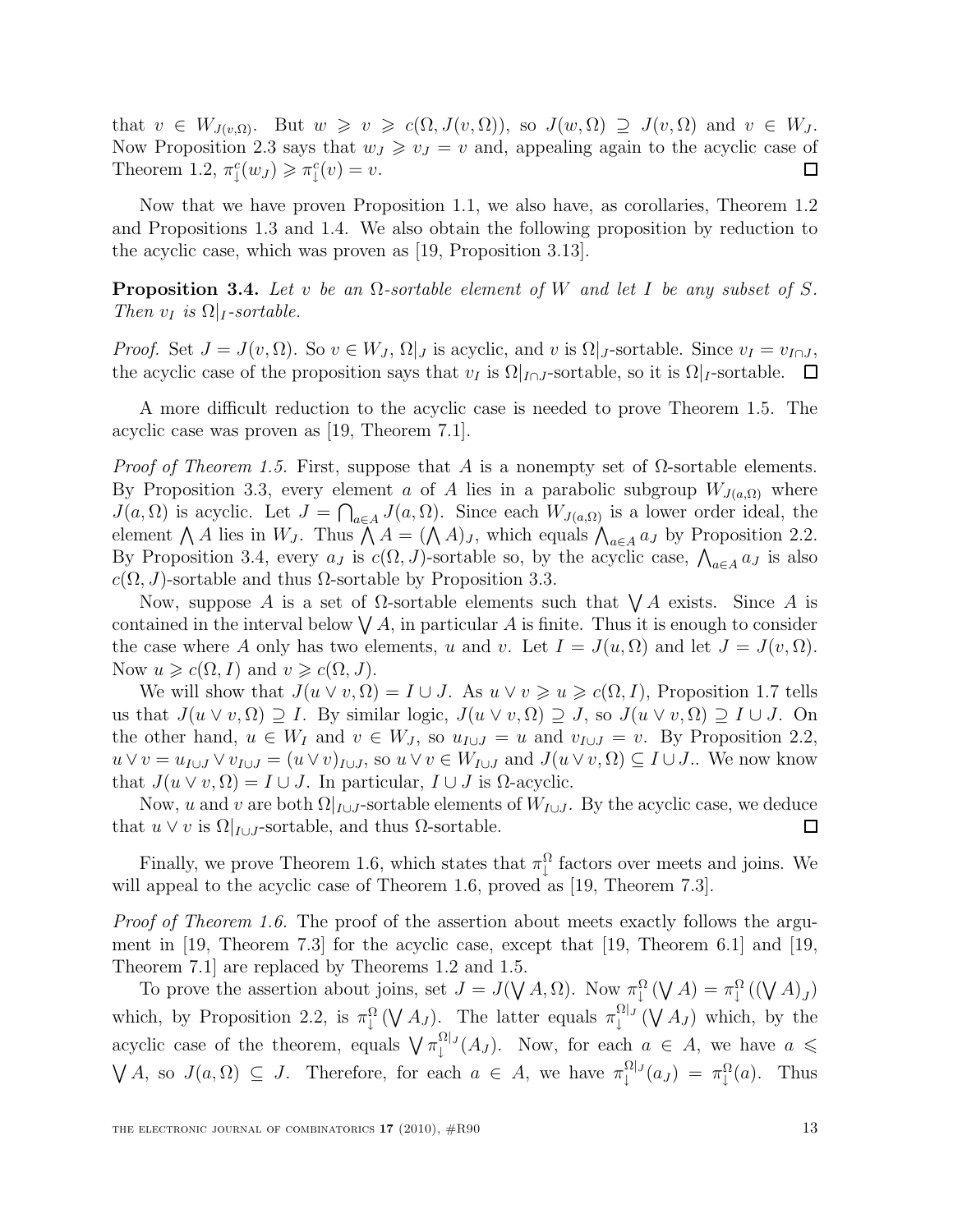$\bigvee \pi_1^{\Omega|_J}$  $\mathcal{L}^{\Omega}|_J(A_J) = \bigvee \pi^{\Omega}_\downarrow(a)$  and, stringing together all of the equalities we have proved, we obtain the result.  $\Box$ 

#### 4 The fibers of  $\pi^c_1$ ↓

In this section, we describe the fibers of  $\pi_{\downarrow}^{\Omega}$  in terms of polyhedral geometry. We begin by reviewing the analogous description in the acyclic case.

The *dominant chamber* is the full-dimensional simplicial cone

$$
D = \bigcap_{s \in S} \{ x^* \in V^* : \langle x^*, \alpha_s \rangle \geqslant 0 \}
$$

in  $V^*$ . The map  $w \mapsto wD$  takes W bijectively to a collection of *n*-dimensional cones with pairwise disjoint interiors.

In [19, Section 5], a linearly independent set  $C_c(v)$  of roots is defined recursively for each c-sortable element v. More specifically, we define n linearly independent roots  $C_c^r(v)$ , one for each  $r \in S$ , and set  $C_c(v) = \{C_c^r(v) : r \in S\}$ . The set  $Cone_c(v)$ , defined by  $\bigcap_{r\in S} \{x^* \in V^* : \langle x^*, C_c^r(v)\rangle \geq 0\}$ , is thus a full-dimensional, simplicial, pointed cone in  $V^*$ . By [19, Theorem 6.3], these cones characterize the fibers of  $\pi_\downarrow^c$  in the sense that  $\pi_{\downarrow}^{c}(w) = v$  if and only if  $wD$  lies in Cone<sub>c</sub> $(v)$ .

To generalize  $C_c(v)$  to the cyclic setting, we imitate a non-recursive characterization of  $C_c^r(v)$  which appears as [19, Proposition 5.1]. Fix a reduced word  $s_1 \cdots s_n$  for c, and let  $a_1a_2\cdots a_k$  be the  $(s_1\cdots s_n)$ -sorting word for v. Recall from Section 3 that the  $(s_1s_2\cdots s_n)$ -sorting word for v is the lexicographically leftmost subword of  $(s_1\cdots s_n)^\infty$ that is a reduced word for v. In particular,  $a_1 a_2 \cdots a_k$  is associated to a specific set of positions in  $(s_1 \cdots s_n)^\infty$ . For each  $r \in S$ , consider the first occurrence of r in  $(s_1 \cdots s_n)^\infty$ that is **not** in a position occupied by  $a_1a_2\cdots a_k$ . Let this occurrence of r be between  $a_i$ and  $a_{i+1}$ ; we define  $C_c^r(v) := a_1 a_2 \cdots a_i a_r$ .

We now make a definition for the case where  $\Omega$  may contain cycles. Let v be  $\Omega$ -sortable and let  $J = J(\Omega, v)$ . If  $J \cup \{r\}$  is  $\Omega$ -acyclic, define  $C_{\Omega}^r(v)$  to be  $C_{c(\Omega, J \cup \{r\})}^r(v)$ . If  $J \cup \{r\}$  is not  $\Omega$ -acyclic, then  $C_{\Omega}^r(v)$  is undefined. Set  $Cone_{\Omega}(v) = \bigcap_r \{x^* \in V^* : \langle x^*, C_{\Omega}^r(v) \rangle \geq 0\},$ where the intersection is over those r such that  $C_{\Omega}(v)$  is defined.

**Theorem 4.1.** Let  $w \in W$ . Then  $\pi_1^{\Omega}(w) = v$  if and only if  $wD \subseteq \text{Cone}_{\Omega}(v)$ .

Once again, the proof draws on the acyclic case, which was proved as [19, Theorem 6.3]. The proof also requires two facts about the polyhedral geometry of Coxeter groups, which we now provide. First, if t is any reflection of W, then  $wD \subseteq \{x^* \in V^* : \langle x^*, \beta_t \rangle \leq 0\}$  if and only if t is an inversion of w. Second, for any subset  $J \subseteq S$ , define

$$
D_J = \bigcap_{s \in J} \{ x^* \in V^* : \langle x^*, \alpha_s \rangle \geqslant 0 \}.
$$

There is an inclusion  $wD \subseteq w_J D_J$  for any  $w \in W$ . For details, see [19, Section 2.4], but notice that the set  $D_J$  defined here corresponds to  $P_J^{-1}$  $J_J^{-1}(D_J)$  in the notation of [19]. The map  $P_J$  is a certain projection map which we do not need here.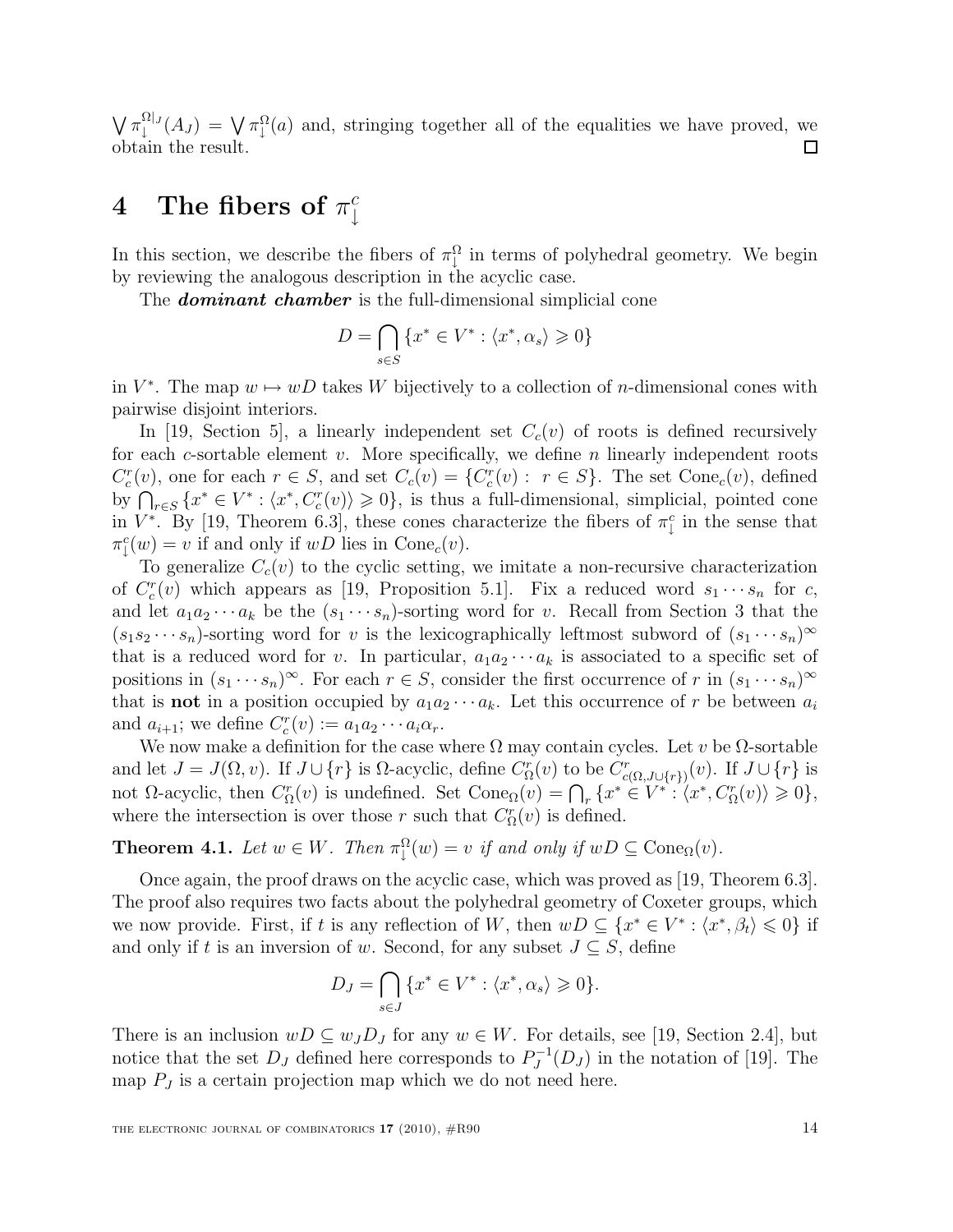*Proof of Theorem 4.1.* We continue the notation  $J = J(\Omega, v)$ . First, suppose that  $\pi_1^{\Omega}(w)$ is v. We need to show that  $wD \subseteq \{x^* \in V^* : \langle x^*, C_{\Omega}(v) \rangle \geq 0\}$  for all  $r \in S$  such that  $J \cup \{r\}$  is  $\Omega$ -acyclic. For such an r, the element  $\pi_1^{c(\Omega, J \cup \{r\})}$  $\mathbb{U}^{(x_1, y_1, y_1)}(w_{J \cup \{r\}})$  coincides with  $\pi_1^{\Omega}(w) = v$ . By the acyclic case of the theorem,  $w_{J \cup \{r\}} D_{J \cup \{r\}}$  is contained in  $\{x^* \in V^* :$  $\langle x^*, C^r_{c(\Omega, J\cup\{r\})}(v) \rangle \geq 0$ . But  $C^r_{c(\Omega, J\cup\{r\})}(v)$  coincides with  $C^r_{\Omega}(v)$ , so  $wD \subseteq w_{J\cup\{r\}}D_{J\cup\{r\}}$  $\subseteq \{x^* \in V^* : \langle x^*, C_{\Omega}^r(v) \rangle \geq 0\}.$ 

Now, suppose that  $wD \subseteq \text{Cone}_{\Omega}(v)$ . We first note that  $v \in W_J$  and, for  $r \in J$ , that  $C_{\Omega}^{r}(v) = C_{\Omega}^{r}$  $C_{\Omega|_J}(v)$ . So Cone $\Omega(v) \subseteq \text{Cone}_{\Omega|_J}(v) = \text{Cone}_{c(\Omega,J)}(v)$  and thus  $wD \subseteq$ Cone<sub>c( $\Omega$ ,J)</sub>(v). Every cone of the form  $uD_J$  is either completely contained in Cone<sub>c( $\Omega$ ,J)</sub>(v) or has its interior disjoint from  $Cone_{c(\Omega,J)}(v)$ . We conclude that  $w_JD_J \subseteq \text{Cone}_{c(\Omega,J)}(v)$ . Then  $w_J D \subseteq w_J D_J \subseteq \text{Cone}_{c(\Omega,J)}(v)$ , so  $\pi_1^{c(\Omega,J)}$  $\mathcal{L}^{(x_1, y_1)}(w_J) = v$  by the acyclic case of the theorem. Since  $\pi_1^{\Omega}(w) = \pi_1^{c(\Omega, J(w,\Omega))}$  $\downarrow^{\mathcal{C}(\Omega, J(w, \Omega))}(w_{J(w, \Omega)})$ , we can complete the proof by showing that  $J(w, \Omega)$ J. Set  $J' = J(w, \Omega)$ .

Since  $w \geqslant w_J \geqslant \pi_1^{c(\Omega, J)}$  $\psi_{\downarrow}^{c(x,y)}(w_j) = v$ , it is immediate from the definition of  $J(w, \Omega)$ that  $J' \supseteq J$ . Suppose, for the sake of contradiction, that  $J' \neq J$ . By definition, J' is  $\Omega$ -acyclic. Choose a linear extension  $(a_1, a_2, \ldots, a_i, r, \ldots)$  of  $\Omega|_{J'}$ , where r is the first element not in J. Then  $C_{\Omega}^{r}(v)$  is the positive root  $a_1 a_2 \cdots a_i a_r$  and hence, by the assumption that  $wD \subseteq \text{Cone}_{\Omega}(v)$ , we have  $wD \subseteq \{x^* \in V^* : \langle x^*, a_1 a_2 \cdots a_i a_r \rangle \geq 0\}$ . On the other hand,  $w \geqslant c(\Omega, J') \geqslant a_1 a_2 \cdots a_i r$ , by the definition of J'. Thus  $wD \subseteq$  ${x^* \in V^* : \langle x^*, a_1 a_2 \cdots a_i a_r \rangle \leq 0},$  because  $a_1 a_2 \cdots a_i r$  is the positive root associated to an inversion of w. But  $wD$  is a full-dimensional cone, and this contradiction establishes that  $J = J'$ . □

In the acyclic case, [19, Theorem 9.1] states that the cones  $Cone<sub>c</sub>(v)$  (and their faces) form a fan in Tits $(W)$ . Roughly, the assertion is that these cones fit together nicely within the Tits cone, but not necessarily everywhere. (See [19, Section 9] for the precise definition.) We observe that the proof in [19] also works without alteration in the more general setting, replacing [19, Theorem 7.3] by its generalization Theorem 1.6.

We now describe the shortcomings of Theorem 4.1 for the purposes of cluster algebras. In the acyclic case, the cones  $Cone<sub>c</sub>(v)$  correspond to clusters in the corresponding cluster algebra. More specifically, [20] establishes that the extreme rays of  $Cone<sub>c</sub>(v)$  are spanned by the g-vectors of the cluster variables; this is also shown in [22] for cluster algebras of finite type. (One interprets the g-vectors as coefficients of an expansion in the basis of fundamental weights.) The cone  $Cone<sub>c</sub>(v)$  has |S| extreme rays because it is a pointed simplicial cone, or equivalently, because  $C_c(v)$  is a set of  $|S| = \dim(V)$  linearly independent vectors.

By contrast, the cone  $\text{Cone}_{\Omega}(v)$  may have fewer than  $|S|$  defining hyperplanes, since  $C_{\Omega}^r(v)$  undefined when  $\Omega|_{J\cup\{r\}}$  has a cycle. In [20], it is shown that each  $\Omega$ -sortable element  $v$  corresponds to a cluster. Thus, in order to fill in the cluster algebras picture, we need to define vectors  $C_{\Omega}^r(v)$ , in the cases we presently leave undefined, so as to turn  $Cone_{\Omega}(v)$ into a pointed simplicial cone with the right extreme rays. This appears to be a hard problem, for reasons we now describe.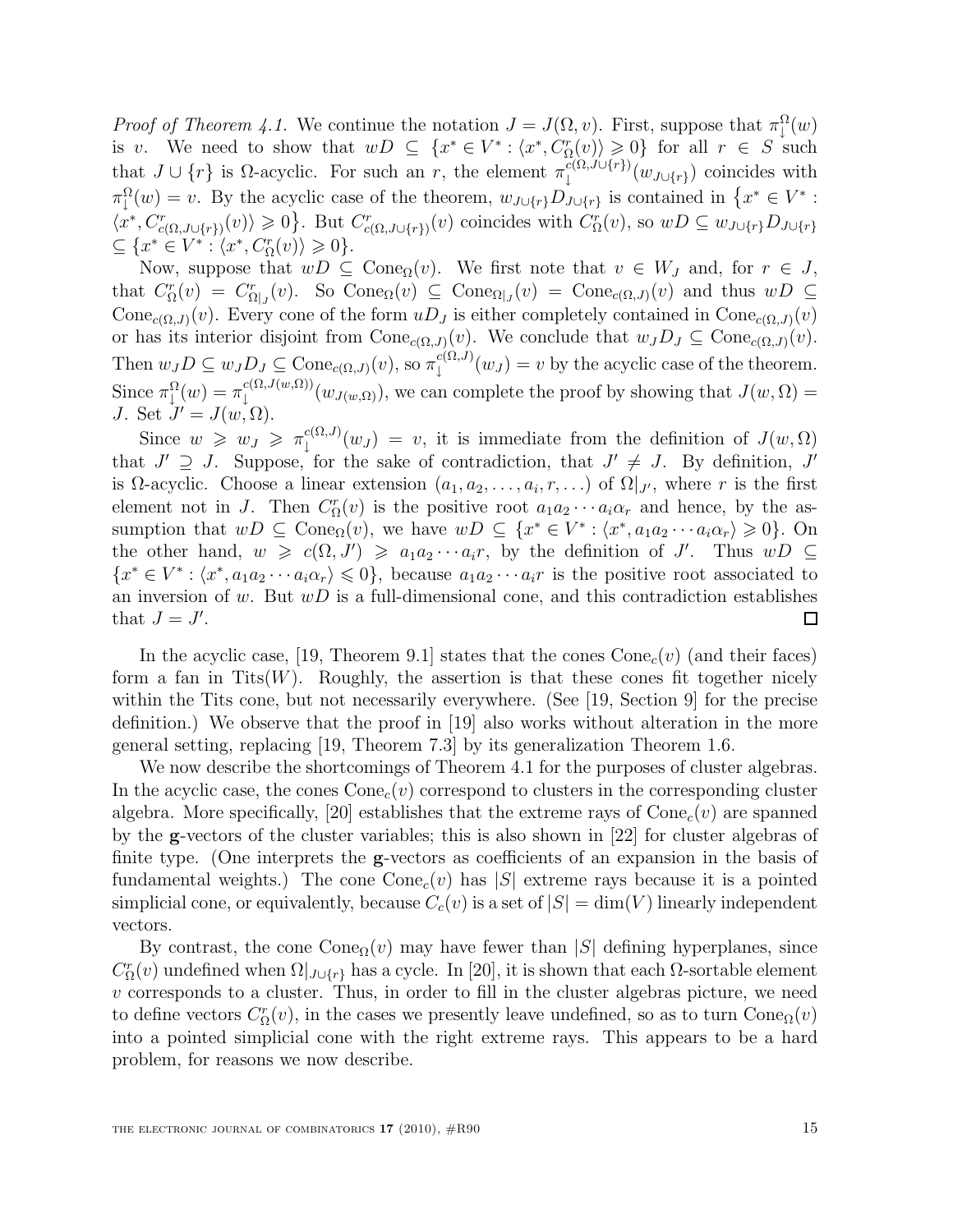By computing g-vectors, we can determine what the missing values of  $C_{\Omega}(v)$  should be. However, we sometimes obtain that  $C_{\Omega}(v)$  should not be a real root! Consider the B-matrix  $\begin{pmatrix} 0 & 1 & -1 \\ -1 & 0 & 1 \\ 2 & -2 & 0 \end{pmatrix}$ . The corresponding Cartan matrix A defines a hyperbolic Coxeter group<sup>5</sup> of rank 3. Call the simple generators p, q and r in the order of the rows/columns of A, and consider the  $\Omega$ -sortable element  $v = qrq$ . The roots  $C_{\Omega}^q$  $C_{\Omega}^{q}(v)$  and  $C_{\Omega}^{r}(v)$  are defined, and equal to  $-\alpha_q - 2\alpha_r$  and  $\alpha_r$  respectively. By calculating g-vectors, one can check that  $C^p_{\Omega}$  $\Omega_{\Omega}(v)$  should be  $\alpha_p + \alpha_q + 2\alpha_r$ . This is an imaginary root! It would require a significant modification of the definition of  $C_{\Omega}$  to output an imaginary root. It is easy to create a simply laced example with the same difficulty, by building a rank 4 simply laced Coxeter group which folds to this example.

### 5 Alignment

The results of [19] make significant use of a skew-symmetric form  $\omega_c$  on V defined by setting  $\omega_c(\alpha_r^{\vee}, \alpha_s) = A_{rs}$  if  $r \to s$ . The form  $\omega_c$  provides, in particular, a characterization [19, Proposition 3.11] of c-sorting words for c-sortable elements and a characterization [19, Theorem 4.2] of inversion sets of c-sortable elements. The two characterizations are as follows:

**Theorem 5.1.** Let c be a Coxeter element of W. Let  $a_1a_2\cdots a_k$  be a reduced word for  $w \in W$ . Set  $t_1 = a_1$ ,  $t_2 = a_1 a_2 a_1$ ,  $\ldots$ ,  $t_k = a_1 a_2 \cdots a_k \cdots a_2 a_1$ . Then the following are equivalent:

- 1. w is c-sortable and  $a_1a_2\cdots a_n$  can be transformed into a c-sorting word for w by a sequence of transpositions of adjacent commuting letters.
- 2. For  $i < j$ , we have  $\omega(\beta_{t_i}, \beta_{t_j}) \geq 0$ , with strict inequality holding unless  $t_i$  and  $t_j$ commute.

**Theorem 5.2.** Let c be a Coxeter element of W and let  $w \in W$ . Then the following are equivalent:

- 1. w is c-sortable.
- 2. Whenever r, s and t are reflections in W, with  $\beta_s$  in the positive span of  $\beta_r$  and  $\beta_t$ and  $\omega_c(\beta_r, \beta_t) \geq 0$ , then  $\text{inv}(w) \cap \{r, s, t\}$  is either  $\emptyset$ ,  $\{r\}$ ,  $\{r, s\}$ ,  $\{r, s, t\}$  or  $\{t\}$ .

One can define an analogous skew-symmetric form on  $V$  in the case of orientations with cycles. Define  $\omega_{\Omega}$  by  $\omega_{\Omega}(\alpha_r^{\vee}, \alpha_s) = \pm A_{rs}$ , where the positive sign is taken if  $r \to_{\Omega} s$ and the negative sign if  $s \to_{\Omega} r$ . If there is no edge between r and s then  $A_{rs} = 0$ , and  $\omega_{\Omega}(\alpha_r^{\vee}, \alpha_s) = 0$ . The following is easily verified, by reduction to the acyclic case: When c is replaced by  $\Omega$  in either Theorem 5.1 or 5.2, the first condition still implies the second. Unfortunately, the reverse implications are no longer valid. More precisely:

<sup>&</sup>lt;sup>5</sup>Although this Coxeter group is of wild type, the B-matrix is mutation equivalent to the finite type  $B_3$  matrix.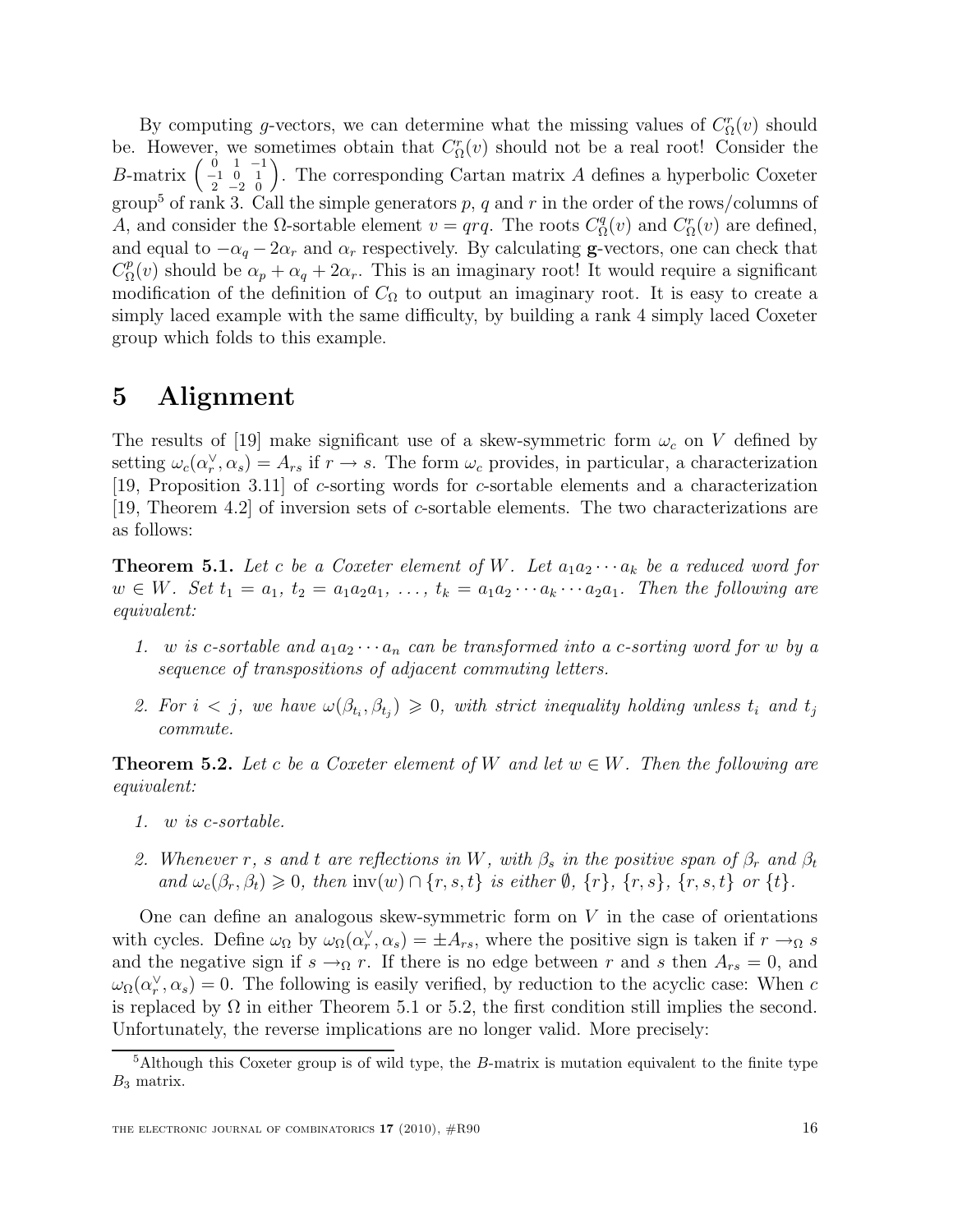**Counter-example 5.3.** There exists a Cartan matrix A, an orientation  $\Omega$  of  $\Gamma$  and an element w with reduced word  $a_1a_2\cdots a_k$  such that:

- 1. w is not  $\Omega$ -sortable; but
- 2. For  $i < j$ , we have  $\omega_c(\beta_{t_i}, \beta_{t_j}) \geq 0$ , with strict inequality holding unless  $t_i$  and  $t_j$ commute; and
- 3. Whenever r, s and t are reflections in W, with  $\beta_s$  in the positive span of  $\beta_r$  and  $\beta_t$ and  $\omega_c(\beta_r, \beta_t) \geq 0$ , then  $\text{inv}(w) \cap \{r, s, t\}$  is either  $\emptyset$ ,  $\{r\}$ ,  $\{r, s\}$ ,  $\{r, s, t\}$  or  $\{t\}$ .

The third condition in Counterexample 5.3 may appear to be hard to check. Fortunately, it is redundant.

**Proposition 5.4.** If A,  $\Omega$ , w and  $a_1a_2\cdots a_k$  are chosen so that condition (2) of Counterexample 5.3 holds, then condition (3) holds as well.

*Proof.* In light of Lemma 2.4, we need only rule out the case where  $inv(w) \cap \{r, s, t\}$  $\{s,t\}$ . Let i and j be such that  $s = t_i$  and  $t = t_j$ . Since  $\omega_{\Omega}(\beta_s, \beta_t) \geq 0$ , we have  $i < j$ . Set  $w' = a_1 a_2 \cdots a_i$ . Then  $\text{inv}(w') \cap \{r, s, t\} = \{s\}$ , contradicting Lemma 2.4. □

Thus, to give a counter-example, we need only check conditions (1) and (2). Consider a counter-example of rank 3 with B-matrix

$$
\begin{pmatrix} 0 & 1 & -1 \ -1 & 0 & 3 \ 1 & -3 & 0 \end{pmatrix}
$$

with simple reflections p, q and r. Then pqr is not  $\Omega$ -sortable, as its support is a cycle. But the corresponding inversion sequence is  $p$ ,  $pqp$ ,  $pqrqp$  with roots

$$
\beta_1 := \beta_p = \alpha_p
$$
  
\n
$$
\beta_2 := \beta_{pqp} = \alpha_p + \alpha_q
$$
  
\n
$$
\beta_3 := \beta_{pqrqp} = 4\alpha_p + 3\alpha_q + \alpha_r
$$

We have  $\omega_{\Omega}(\beta_1, \beta_2) = 1$ ,  $\omega_{\Omega}(\beta_1, \beta_3) = 2$ , and  $\omega_{\Omega}(\beta_2, \beta_3) = 1$ . All of these are positive, so this is a counterexample.

Remark 5.5. The definition of  $\omega_{\Omega}$  depends not only on  $\Omega$  and on the Coxeter group W, but also on the choice of a Cartan matrix. To illustrate the effect of this choice, consider a modification of the example above, with the entries 3 and −3 replaced by 2 and −2 respectively. The Coxeter group W is unchanged, pqr is still not  $\Omega$ -sortable, and  $\beta_1$ and  $\beta_2$  are unchanged, while  $\beta_3$  becomes  $3\alpha_p + 2\alpha_q + \alpha_r$ . We calculate  $\omega_{\Omega}(\beta_1, \beta_2) = 1$ ,  $\omega_{\Omega}(\beta_1, \beta_3) = 1$ , and  $\omega_{\Omega}(\beta_2, \beta_3) = 0$ . Since pqp and pqrqp do not commute, condition (2) of Counterexample 5.3 fails, and the modified example is not a counterexample.

Remark 5.6. A preprint version of this paper proposed a different counter-example. We are grateful to the referee for pointing out that the earlier example was in error.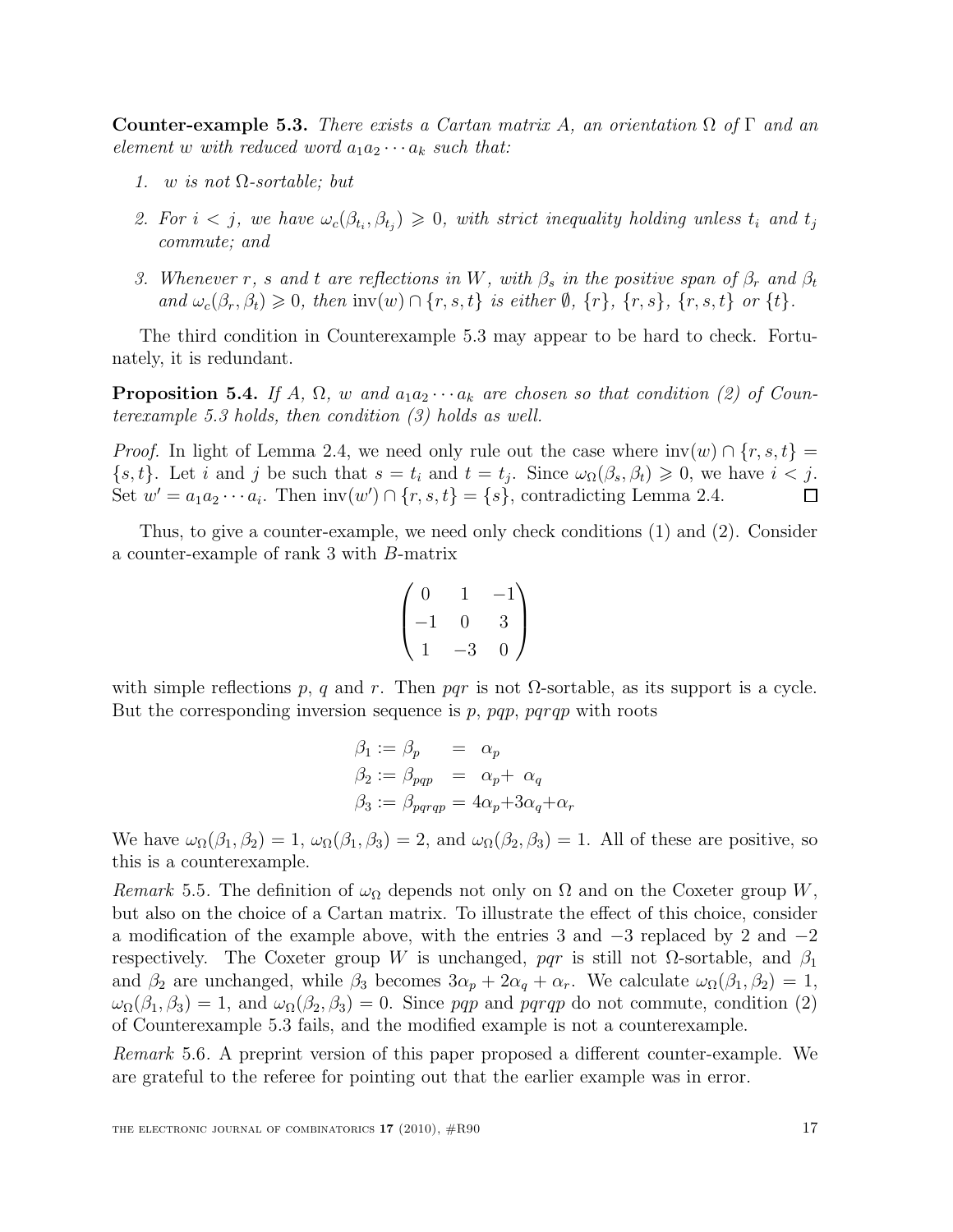# References

- [1] D. Armstrong, The sorting order on a Coxeter group, (arXiv:0712.1047). J. Combin. Theory Ser. A, to appear.
- [2] A. Björner and F. Brenti, *Combinatorics of Coxeter groups*. Graduate Texts in Mathematics, 231, Springer, New York, 2005.
- [3] A. Björner, P. Edelman and G. Ziegler, *Hyperplane arrangements with a lattice of* regions. Discrete Comput. Geom. 5 (1990), no. 3, 263–288.
- [4] A. Buan, R. Marsh, M. Reineke, I. Reiten and G. Todorov, Tilting theory and cluster  $combinatorics$ , Advances in Mathematics  $204$  (2) (2006), 572–618.
- [5] N. Bourbaki, Lie groups and Lie algebras. Chapters 4–6. Translated from the 1968 French original by Andrew Pressley. Elements of Mathematics. Springer-Verlag, Berlin, 2002.
- [6] H. Derksen, J. Weyman and A. Zelevinsky, Quivers with potentials and their representations I: Mutations. Selecta Mathematica, New Series, 14 (2008), no. 1, 59–119.
- [7] B. Dietrich, *Matroids and antimatroids a survey*. Discrete Math. **78** (1989), no. 3, 223–237.
- [8] S. Fomin and A. Zelevinsky, Cluster Algebras II: Finite Type Classification. Inventiones Mathematicae 154 (2003), 63–121.
- [9] J. Humphreys, Reflection Groups and Coxeter Groups. Cambridge Studies in Advanced Mathematics 29, Cambridge Univ. Press, 1990.
- [10] P. Jedlicka, A combinatorial construction of the weak order of a Coxeter group. Comm. in Alg., 33 (2005), 1447–1460.
- [11] V. Kac, *Infinite root systems, representations of graphs and invariant theory*. Invent. Math. 56 (1980), no. 1, 57–92.
- [12] B. Keller, Categorification of acyclic cluster algebras: an introduction arXiv:0801.3103
- [13] T. Lam, Affine Stanley Symmetric Functions, American J. of Math., 128 (2006), 1553–1586.
- [14] A. Pilkington, Convex geometries on root systems. Comm. Algebra 34 (2006), no. 9, 3183–3202.
- [15] N. Reading, Cambrian Lattices. Adv. Math. 205 (2006), no. 2, 313–353.
- [16] N. Reading, Clusters, Coxeter-sortable elements and noncrossing partitions. Trans. Amer. Math. Soc. 359 (2007), no. 12, 5931–5958.
- [17] N. Reading, Sortable elements and Cambrian lattices. Algebra Universalis 56 (2007), no. 3–4, 411–437.
- [18] N. Reading and D. Speyer, *Cambrian Fans*, J. Eur. Math. Soc. (JEMS) 11 (2009), no. 2, 407–447.